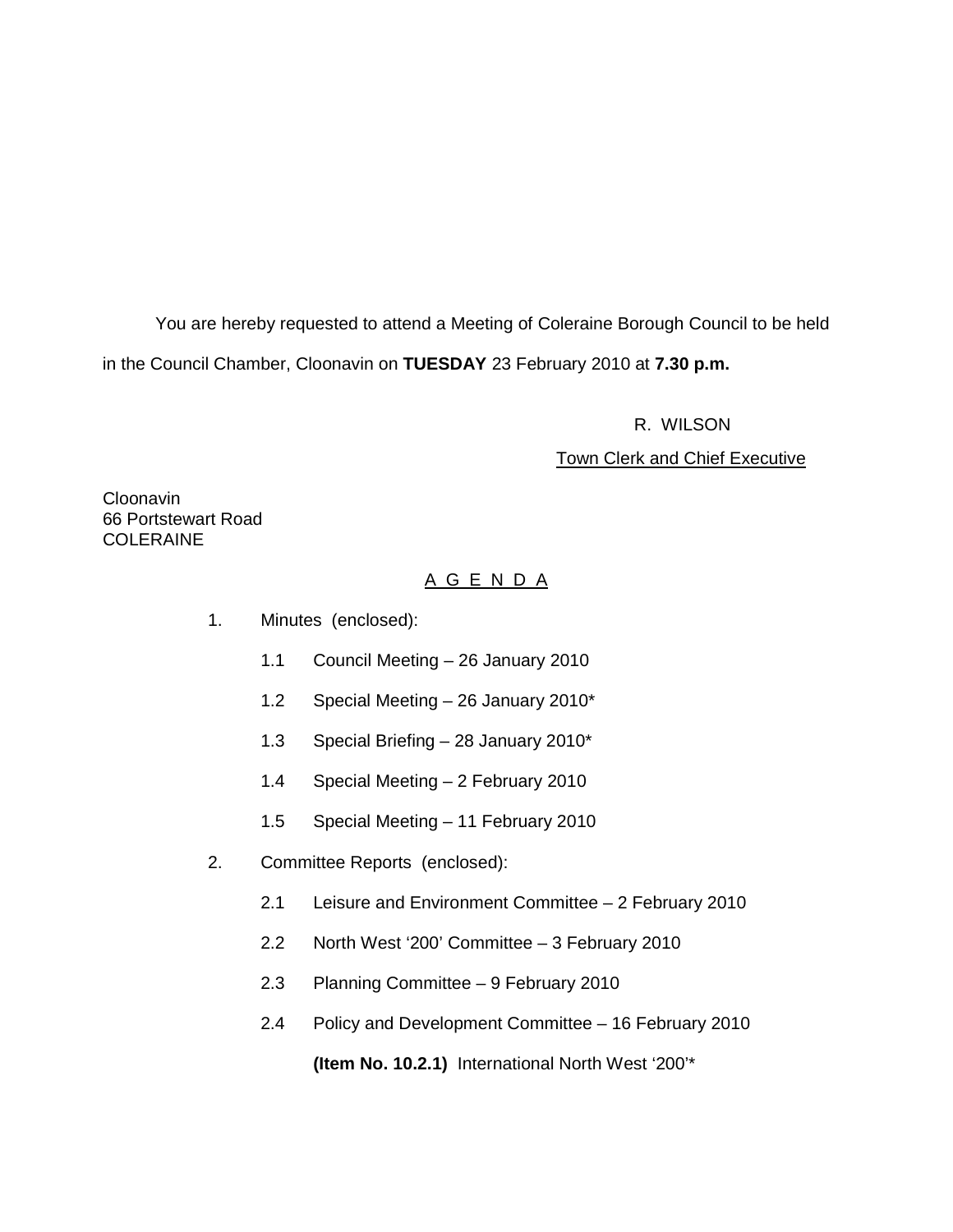3. Notice of Motion

The undernoted Notice of Motion has been submitted by Councillor Billy Leonard:

"This Council agrees to, as soon as is possible, host a seminar/workshop on increasing our knowledge of, and potential for attracting investment and jobs to our Borough via Project Kelvin. Council further agrees to invite appropriate stakeholders and those with relevant expertise to inform the event."

- 4. Correspondence, including inter alia:
	- (a) Ballymena Borough Council regarding a joint deputation to the Minister for Education in relation to a new building for Castle Tower Special School (copy letter dated 10 February 2010 from Mrs A Donaghy, Town Clerk & Chief Executive enclosed). **Nomination of Council representative.**
	- (b) Reports available in Members' Library (List enclosed)
- 5. Coleraine Harbour Commissioners Appointment of Replacement **Members**
- 6. Consultation List (enclosed)
- 7. Documents for Sealing

# **Enclosed for Information:**

- i) NILGA News January 2010
- ii) Northern Ireland Policing Service 'H' District E-Brief January 2010
- iii) The Consumer Council Press Statement Best Value Water and Sewerage Services – 3 February 2010
- iv) Letter from Ballymena Borough Council dated 4 February 2010 including the Assembly Agriculture Committee Minutes of 12 January 2010 regarding Rose Energy
- v) Planning Information
- vi) The Housing Executive
	- (a) Newsletter Rural Matters Autumn/Winter 2009
	- (b) Rural Action Plan 2009/10 2012/13

# **\* Recommended for consideration "In Committee"**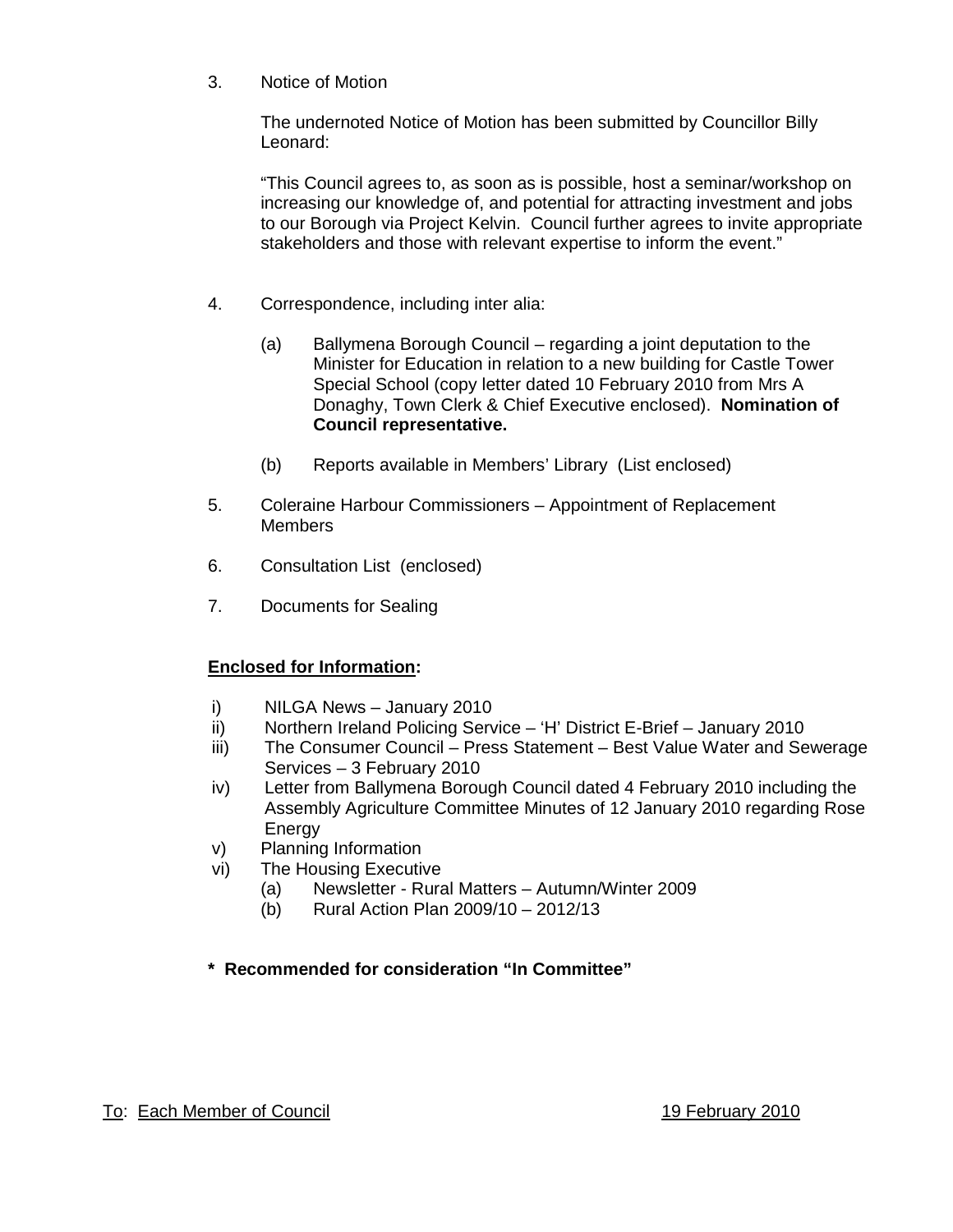#### **COUNCIL MEETING**

# **26th January 2010.**

**Present:** The Mayor, Councillor S. Gilkinson, in the Chair

#### **Aldermen**

E. T. Black (Mrs.) M. T. Hickey (Mrs.) W. T. Creelman W. J. McClure

#### **Councillors**

- C. S. Alexander (Ms.) B. Fitzpatrick J. M. Bradley N. F. Hillis O. M. Church (Mrs.) B. Leonard A. S. Cole G. McLaughlin J. J. Dallat R. A. McPherson E. P. Fielding (Mrs.)
	-

**Officers in Town Clerk and Chief Executive, Director of Technical** Attendance: Services, Director of Corporate Services, Director of Environmental Health, Acting Director of Leisure Services, Head of Development Services, Head of Performance Policy and Governance and Administrative Assistant

#### **1.0 MINUTES**

The Minutes of the Council Meeting of 15<sup>th</sup> December, 2009 and the Special Meeting of 19<sup>th</sup> January, 2010 were confirmed and signed.

Matters arising:

#### **1.1 NW 200 Committee**

In response to a member's question regarding practice sessions for the 2010 NW 200, the Director of Environmental Health confirmed that session times were under review. A decision on the timing of practice session(s) would be made at the meeting of the NW 200 Sub-Committee on 3<sup>rd</sup> February, 2010; individual queries or concerns regarding timings could be referred to Coleraine & District Motor Club.

#### **2.0 COMMITTEE REPORTS**

#### **2.1 Leisure and Environment Committee**

 The Chairman, Councillor Cole, moved the adoption of the Leisure and Environment Committee Report; this was duly seconded by Alderman Creelman and agreed.

#### **2.2 Planning Committee**

 The Chairman, Councillor McLaughlin, moved the adoption of the Planning Committee Report; this was duly seconded by Councillor Fitzpatrick and agreed.

#### **2.3 Policy and Development Committee**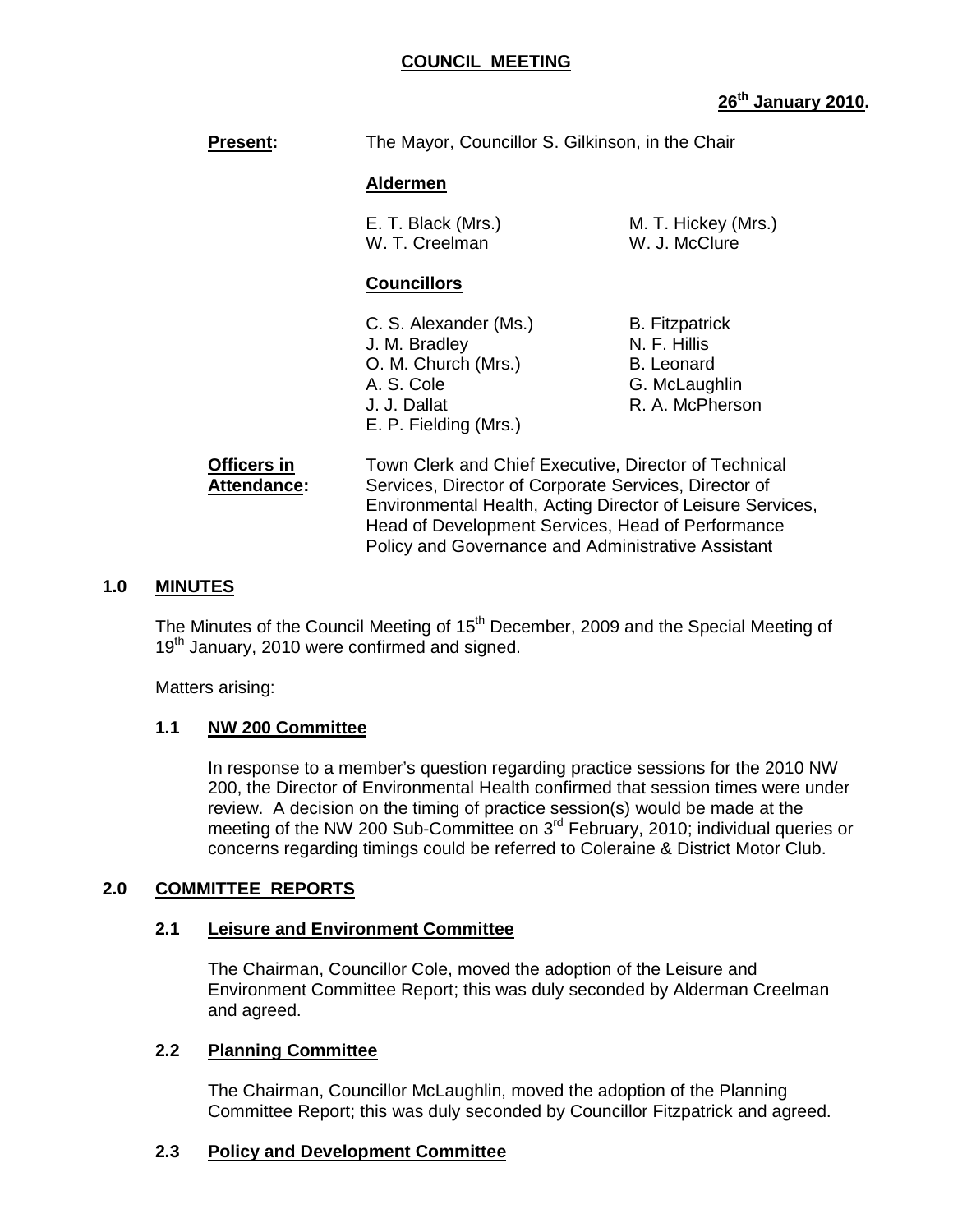Councillor McPherson moved the adoption of the Policy and Development Committee Report; this was duly seconded by Alderman Creelman.

Matters arising:

#### 2.3.1 East Strand Environmental Improvement Scheme

This item would be considered 'in committee' at the end of the meeting.

#### 2.3.2 Administrative Services' Report – Conferences

Consideration was given to this report and the contents noted.

The Committee Report was agreed.

#### **3.0 NOTICE OF MOTION**

The undernoted Notice of Motion was proposed by Councillor Dallat and seconded by Councillor McLaughlin:

"This Council acknowledges the anxiety among parents and teachers of children with special educational needs regarding the future policy outlined in 'Every School a Good School – the Way Forward for Special Educational Needs' and calls on the Minister of Education to ensure that the policy brings: clarity around the use of the term 'inclusion'; no diminution of the present statutory rights of children with special educational needs; early expert diagnosis and effective intervention; a fair balance of responsibility between schools and statutory agencies; and ring-fencing of resources to ensure that children with special educational needs benefit from delegated SEN."

#### **Agreed:**

Following discussion and with unanimous agreement, that Council supports the Motion.

#### **4.0 LETTER FROM BALLYMENA BOROUGH COUNCIL**

Read letter dated 6<sup>th</sup> January, 2010 (previously supplied) in relation to a Notice of Motion passed by Ballymena Borough Council regarding the Autism Bill.

#### **Agreed:**

On the proposal of Councillor Dallat and seconded by Councillor McPherson, that Council supports Ballymena Borough Council.

#### **5.0 LETTER FROM STRABANE DISTRICT COUNCIL**

Read letter dated 10<sup>th</sup> December, 2009 (previously supplied) in relation to a Notice of Motion passed by Strabane District Council regarding EU Regulations on Spreading Slurry.

#### **Agreed:**

That Council supports Strabane District Council.

#### **6.0 DERRY CITY COUNCIL - WINTER GRITTING PROGRAMME**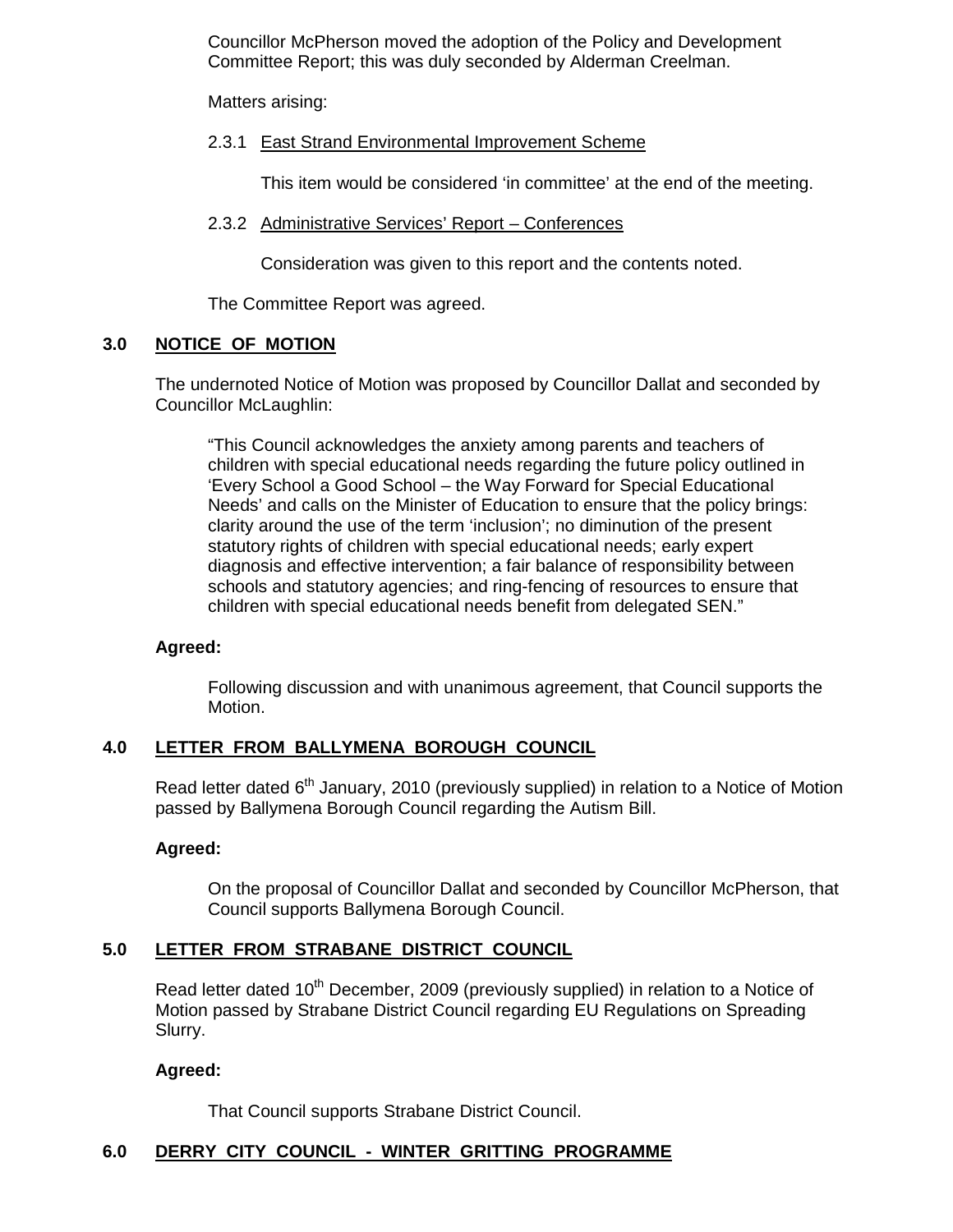Read letter from Derry City Council dated 15<sup>th</sup> January, 2010 (previously supplied) in conjunction with letter from Derry City Council to the Minister for Regional Development (previously supplied).

#### **Agreed:**

That Council supports Derry City Council.

#### **7.0 NILGA - DRAFT RESPONSE TO DRDNI CONSULTATION ON PUBLIC TRANSPORT REFORM**

Consideration was given to this Draft Response document from NILGA (previously supplied).

#### **Agreed:**

That Council endorses the NILGA Draft Response.

#### **8.0 THE ROYAL AIR FORCES ASSOCIATION - RE-UNION PARADE AND CHURCH SERVICE**

Read letter dated 14<sup>th</sup> December, 2009 (previously supplied) inviting the Mayor to open the 2010 Annual General Meeting and Re-Union Weekend on 13<sup>th</sup>/14<sup>th</sup> March, 2010 and, along with members, to the Re-Union Parade and Church Service.

#### **Agreed:**

That the Mayor would attend along with any interested members.

#### **9.0 CONSULTATION ON DRAFT OFFSHORE RENEWABLE ENERGY PROPOSALS**

Members noted that the Department of Enterprise, Trade & Investment (DETI) would hold a seminar on this consultation on 4<sup>th</sup> February, 2010 in the Park Avenue Hotel, Belfast. Any member interested in attending was asked to contact the Head of Performance Policy and Governance.

#### **10.0 MEETING WITH MINISTER POOTS - PLANNING ISSUES**

Consideration was given to available dates for this meeting and Council representation.

#### **Agreed:**

That parties nominate a delegate and, along with the independent member, agree a date for the meeting to the Head of Performance Policy and Governance by noon on  $27<sup>th</sup>$  January, 2010.

#### **11.0 DOCUMENTS TABLED**

Members noted the list of documents which had been made available in the Members' Library (previously supplied).

#### **12.0 CONSULTATION DOCUMENTS**

Details of consultation documents received were noted (previously supplied).

 Any member who wished to make a response was asked to contact the Head of Performance Policy and Governance before the due date for comments as detailed in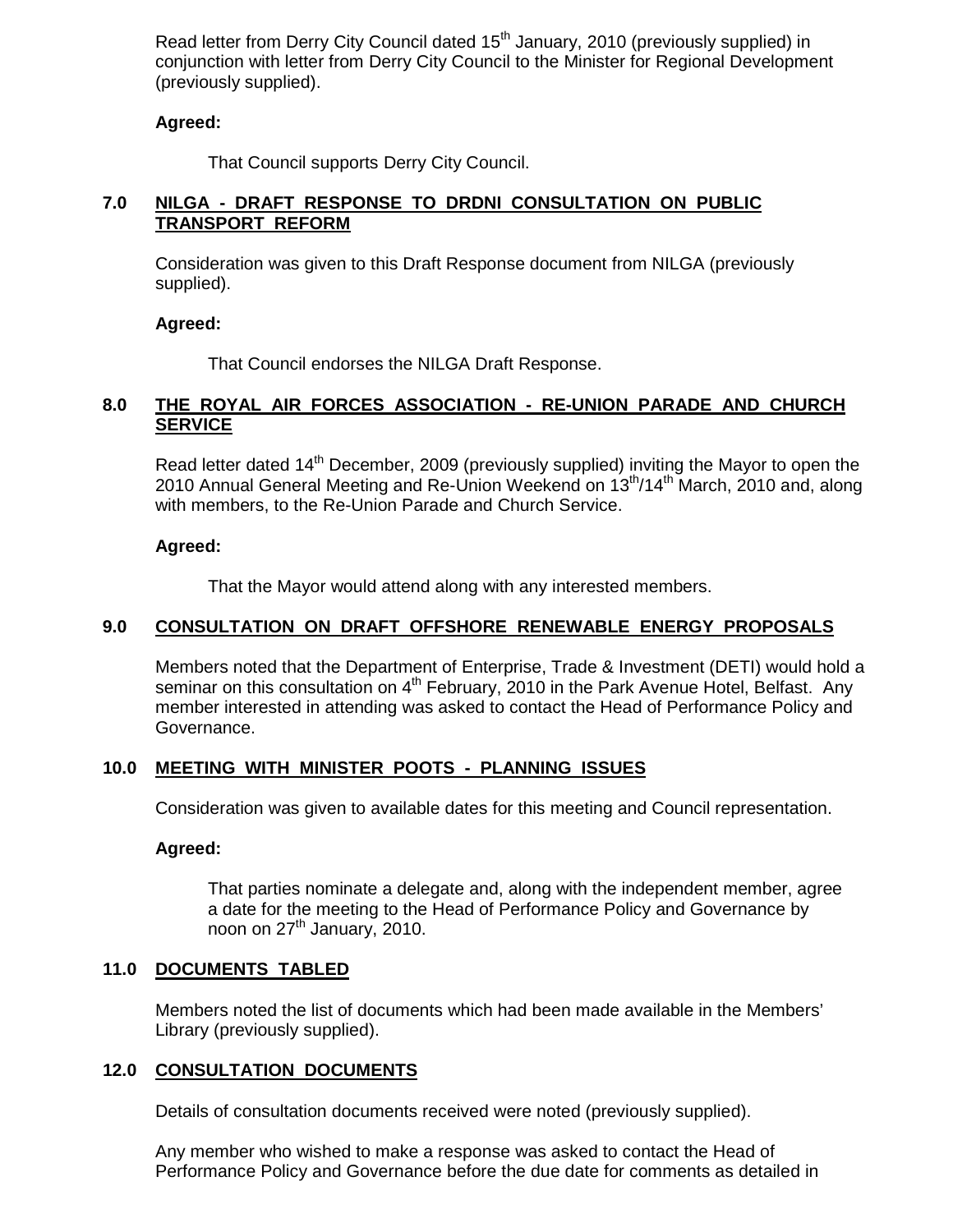the report.

# **13.0 DOCUMENTS FOR SEALING**

Resolved:

That the following documents be sealed:

1. Cemetery Titles Grant of Right of Burial - Deeds Register Nos. 3590 - 3609 inclusive.

| Agherton    |   |
|-------------|---|
| Ballywillan | 6 |
| Coleraine   | 8 |
| Kilrea      | - |
| Portstewart | 2 |

 Advanced Deed Register Nos. 0244 – 0246 inclusive.

| Agherton    |        |
|-------------|--------|
| Ballywillan | $\sim$ |
| Coleraine   |        |
| Portstewart | $\sim$ |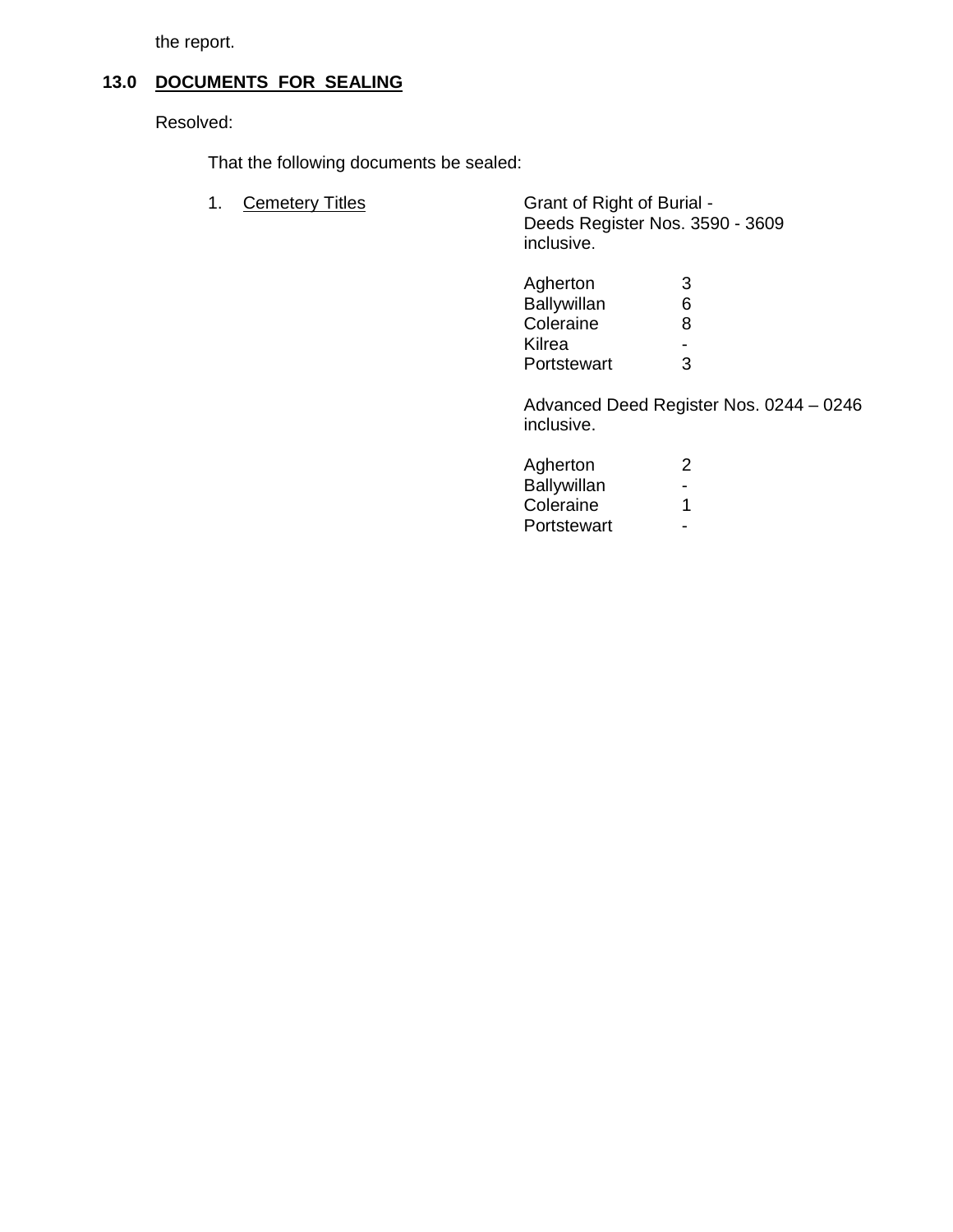#### **SPECIAL MEETING**

# **2 nd February, 2010.**

- **Convened:** To receive presentation from Coleraine Twinning Association representative
- **Present:** The Mayor, Councillor S. Gilkinson, in the Chair

#### **Aldermen**

E. T. Black (Mrs.) W. J. McClure M. T. Hickey (Mrs.) (Item 2.0)

#### **Councillors**

| D. D. Barbour       | E. P. Fielding (Mrs.) |
|---------------------|-----------------------|
| O. M. Church (Mrs.) | <b>B.</b> Fitzpatrick |
| A. S. Cole          | D. Harding            |
| $($ ltem 2.0)       | $($ ltem 2.0)         |
| J. J. Dallat        | G. L. McLaughlin      |
| T. J. Deans         | R. A. McPherson       |
|                     |                       |

# **Officers in**

**Attendance:** Acting Director of Leisure Services, Acting Twinning Officer and Administrative Assistant

#### **Apologies:** The Deputy Mayor

#### **1.0 WELCOME**

The Mayor welcomed everyone to the meeting. The Acting Director of Leisure Services welcomed the new Chair of Coleraine Twinning Association, Ms. Thana Thammavongsa. He also welcomed Carol Fitzpatrick and Mark Reavey of the Twinning Association and Mrs. Heather Curry, Acting Twinning Officer. He thanked Mrs. Curry for her involvement and congratulated her on her recent marriage.

#### **2.0 COLERAINE TWINNING ASSOCIATION**

Ms. Thammavongsa was in attendance to update members on the work of Coleraine Twinning Association.

 Ms. Thammavongsa briefed members on the association and highlighted various issues including:

- Promotion of the Association
- Events
- Exchanges, past and future
- $\bullet$  30<sup>th</sup> Anniversary
- Future concerns

Ms. Thammavongsa thanked Council for continuing help and financial support and answered members' various questions and noted comments.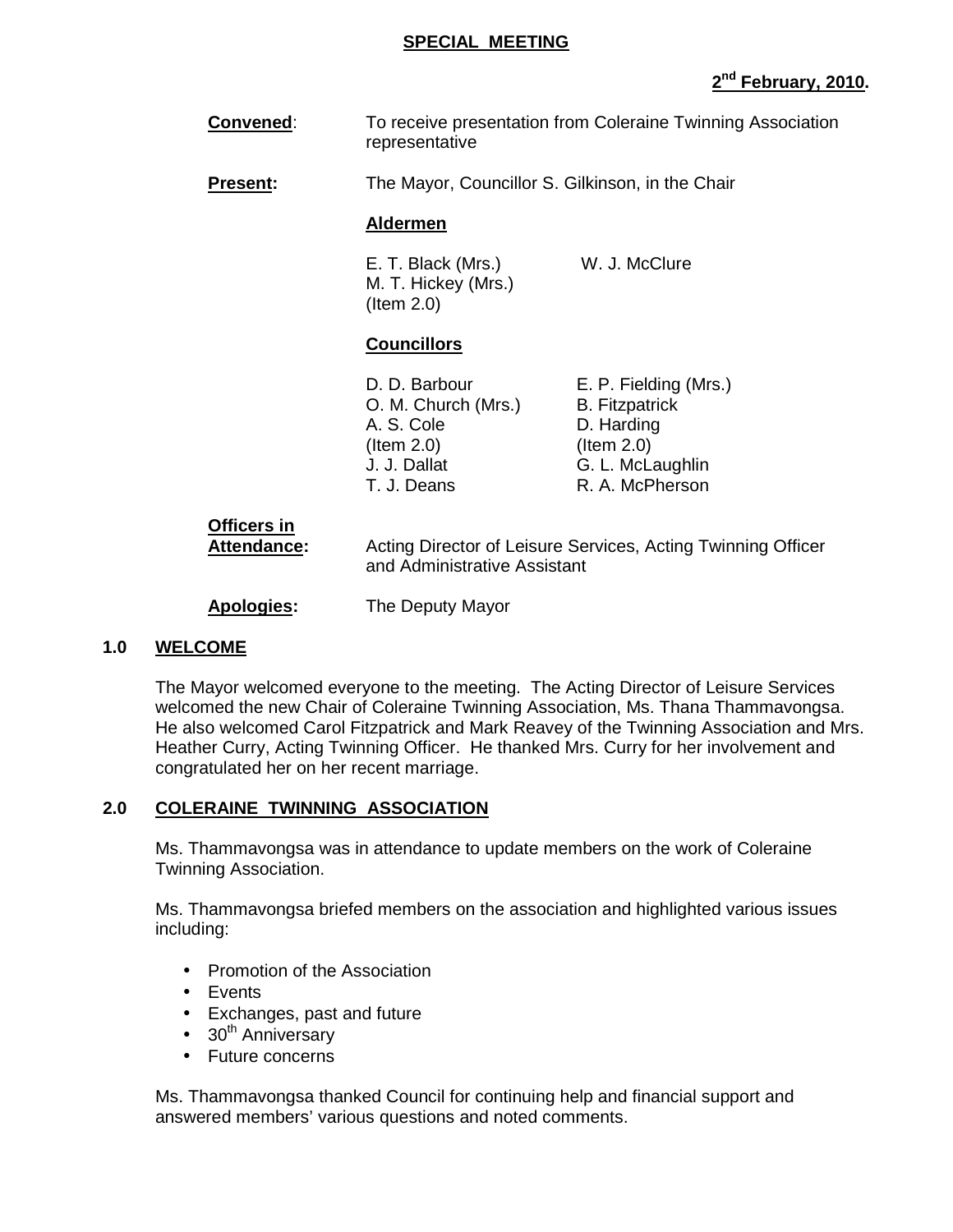In response to a question regarding Twinning and RPA, the Acting Director of Leisure Services updated members on the RPA process and advised that the Arts and Culture group were considering same.

The Acting Director of Leisure Services also advised that it may be useful for the Chairs of the cluster twinning associations to meet to consider the implications of RPA.

A member suggested that Council include an increase to the grant for the Association to help with the 30<sup>th</sup> Anniversary.

The Mayor thanked Ms. Thammavongsa for her informative presentation.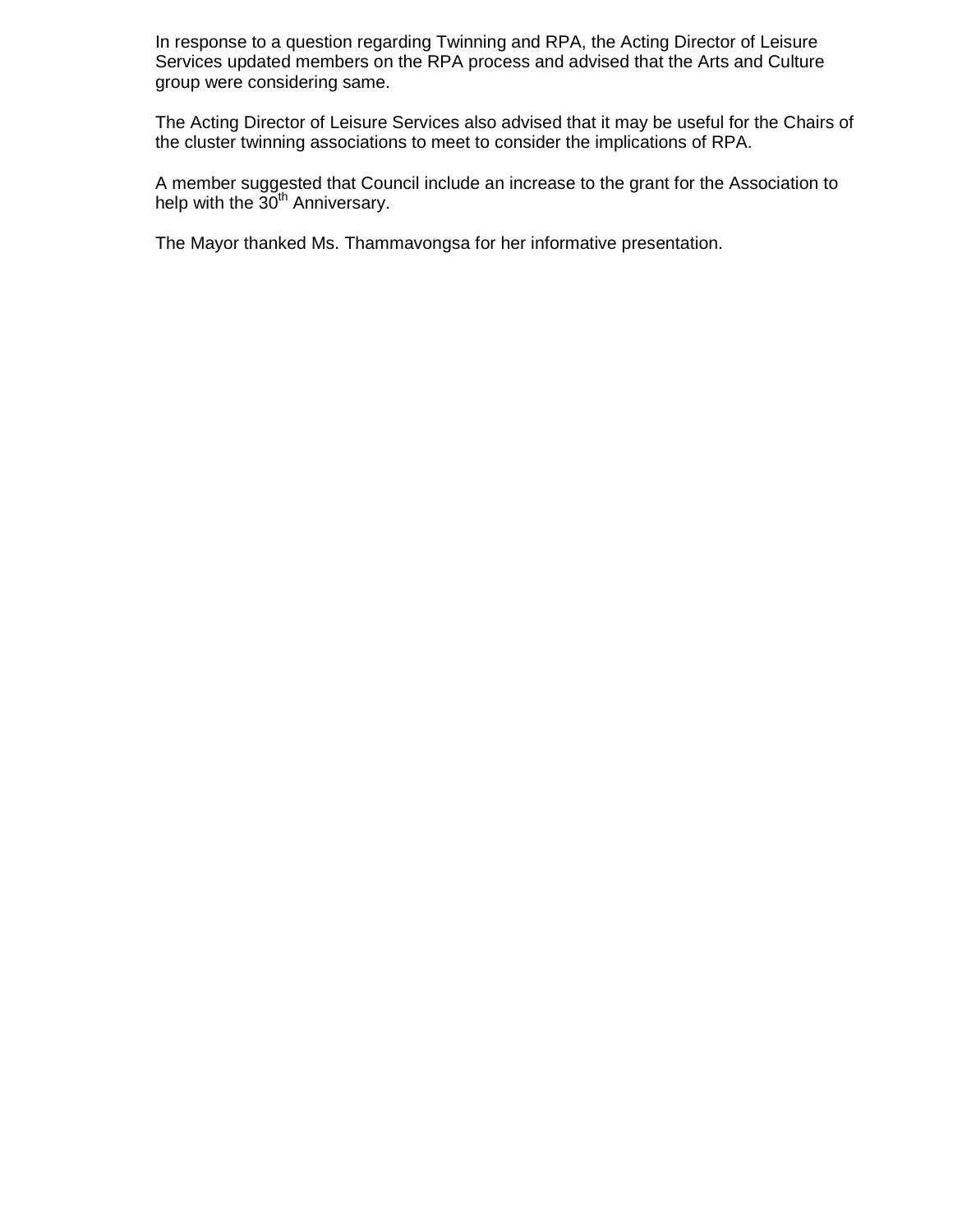#### **SPECIAL MEETING**

# **11th February, 2010.**

| <b>Convened:</b>                  | To consider the Rate Estimates and strike a Borough Rate<br>for the year ended 31 <sup>st</sup> March, 2011                                                                                                                                                                                                  |                                                                                                                   |  |
|-----------------------------------|--------------------------------------------------------------------------------------------------------------------------------------------------------------------------------------------------------------------------------------------------------------------------------------------------------------|-------------------------------------------------------------------------------------------------------------------|--|
| Present:                          | The Mayor, Councillor S. Gilkinson, in the Chair                                                                                                                                                                                                                                                             |                                                                                                                   |  |
|                                   | The Deputy Mayor, Councillor W. A. King                                                                                                                                                                                                                                                                      |                                                                                                                   |  |
|                                   | <b>Aldermen</b>                                                                                                                                                                                                                                                                                              |                                                                                                                   |  |
|                                   | E. T. Black (Mrs.)<br>W. T. Creelman<br>M. T. Hickey (Mrs.)                                                                                                                                                                                                                                                  | D. McClarty<br>W. J. McClure                                                                                      |  |
|                                   | <b>Councillors</b>                                                                                                                                                                                                                                                                                           |                                                                                                                   |  |
|                                   | D. D. Barbour<br>J. M. Bradley<br>A. S. Cole<br>J. J. Dallat<br>T. J. Deans<br>E. P. Fielding (Mrs.)                                                                                                                                                                                                         | <b>B.</b> Fitzpatrick<br>N. F. Hillis<br><b>B.</b> Leonard<br>G. L. McLaughlin<br>R. A. McPherson<br>A. McQuillan |  |
| <b>Officers in</b><br>Attendance: | Town Clerk and Chief Executive, Director of Corporate<br>Services, Director of Technical Services, Director of<br>Environmental Health, Acting Director of Leisure Services,<br>Head of Development Services, Head of Performance Policy<br>and Governance, Finance Manager and Administrative<br>Assistant. |                                                                                                                   |  |

**Apology**: Councillor Ms. Alexander

#### **1.0 WELCOME**

The Mayor welcomed everyone to the meeting.

#### **2.0 2010/2011 ESTIMATE OF RATES**

 The Director of Corporate Services presented his report on the 2010/2011 Estimate of Rates (previously supplied) and elaborated on the main factors which gave rise to the proposed increase viz:

- increase in employers' pension contributions;
- reduction in government grant aid;
- reduced use of landfill site by third-parties resulting in a drop in income;
- reduced income from Trade Waste collections;
- increase in government-imposed landfill tax and other waste management costs;
- increased cost of loan charges.

Members noted that, following the Rates Workshops which had already taken place,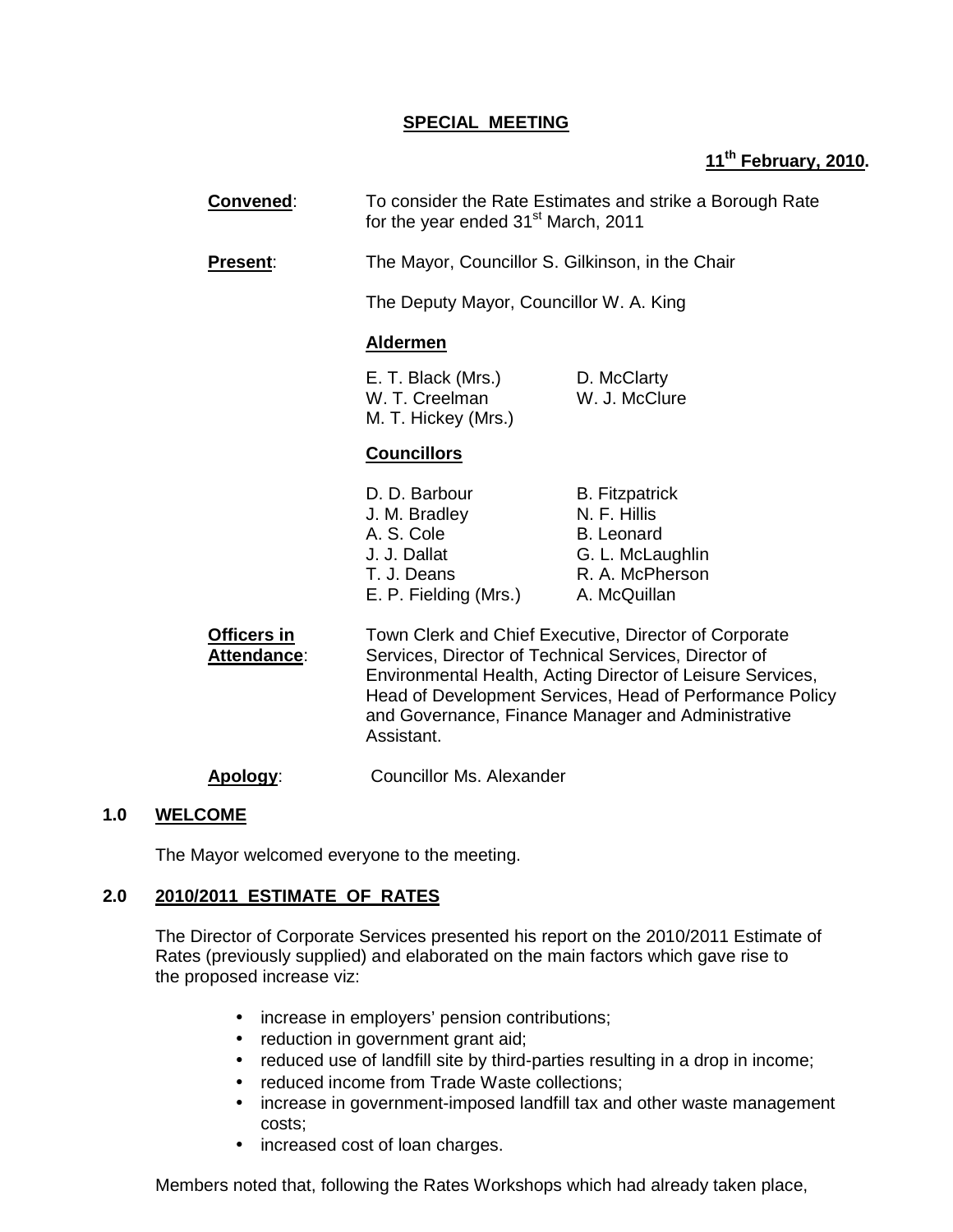Officers had continued to seek reductions across service areas, including a reduction in lifeguard costs, which would result in an overall rate increase of 4.98%.

Some concerns were expressed at the removal of the lifeguard service and it was proposed by Alderman Mrs. Hickey and seconded by Councillor Dallat:

That Council retain the lifeguard service.

A request was made for a recorded vote.

In response to Members' questions, the Director of Corporate Services confirmed that to retain the lifeguard service would result in an overall rate increase of 5.73%.

An extensive period of discussion followed during which it was proposed as an amendment by Councillor Hillis and seconded by Alderman McClarty:

That Council strike a rate at 4.98% and that Council Officers are asked to look at ways of achieving it.

In response to concerns regarding the implications of withdrawing the service, including the potential for legal challenge, the Town Clerk and Chief Executive advised that legal advice had been received.

The Town Clerk and Chief Executive stated that the provision of lifeguards was not a core service and one that Council could withdraw, however the withdrawal would have consequences. He advised that it should not be removed for purely financial reasons.

 The Town Clerk and Chief Executive drew members' attention to a number of matters and stated his recommendation would be that the lifeguard service be maintained for the incoming year in advance of reaching agreement with the RNLI.

It was agreed that a short adjournment be taken to allow Members to consider the information received within party groupings.

The meeting adjourned at 7.50 pm.

On resumption of the meeting at 8.45 pm, clarification was sought as to whether Alderman Mrs. Hickey's proposal was to increase the recommended rate. The proposal was then clarified as follows:

> That Council retains the lifeguard service and, if necessary, that a further increase of 0.32% be levied to retain the robust service.

 A number of Members expressed their opposition to any further increase to the recommended rate rise. The Town Clerk and Chief Executive advised that he would review information previously provided in order to identify other possible areas which Members might make decision on, so that the lifeguard service might be maintained.

The amendment was then put to the Meeting and Members voted thus:

**For:** The Mayor The Deputy Mayor Aldermen Mrs. Black, Creelman, McClarty and McClure Councillors Barbour, Bradley, Cole, Deans, Mrs. Fielding, Fitzpatrick, Hillis, Leonard, McPherson and McQuillan (16).

**Against:** Alderman Mrs. Hickey, Councillors Dallat and McLaughlin (3).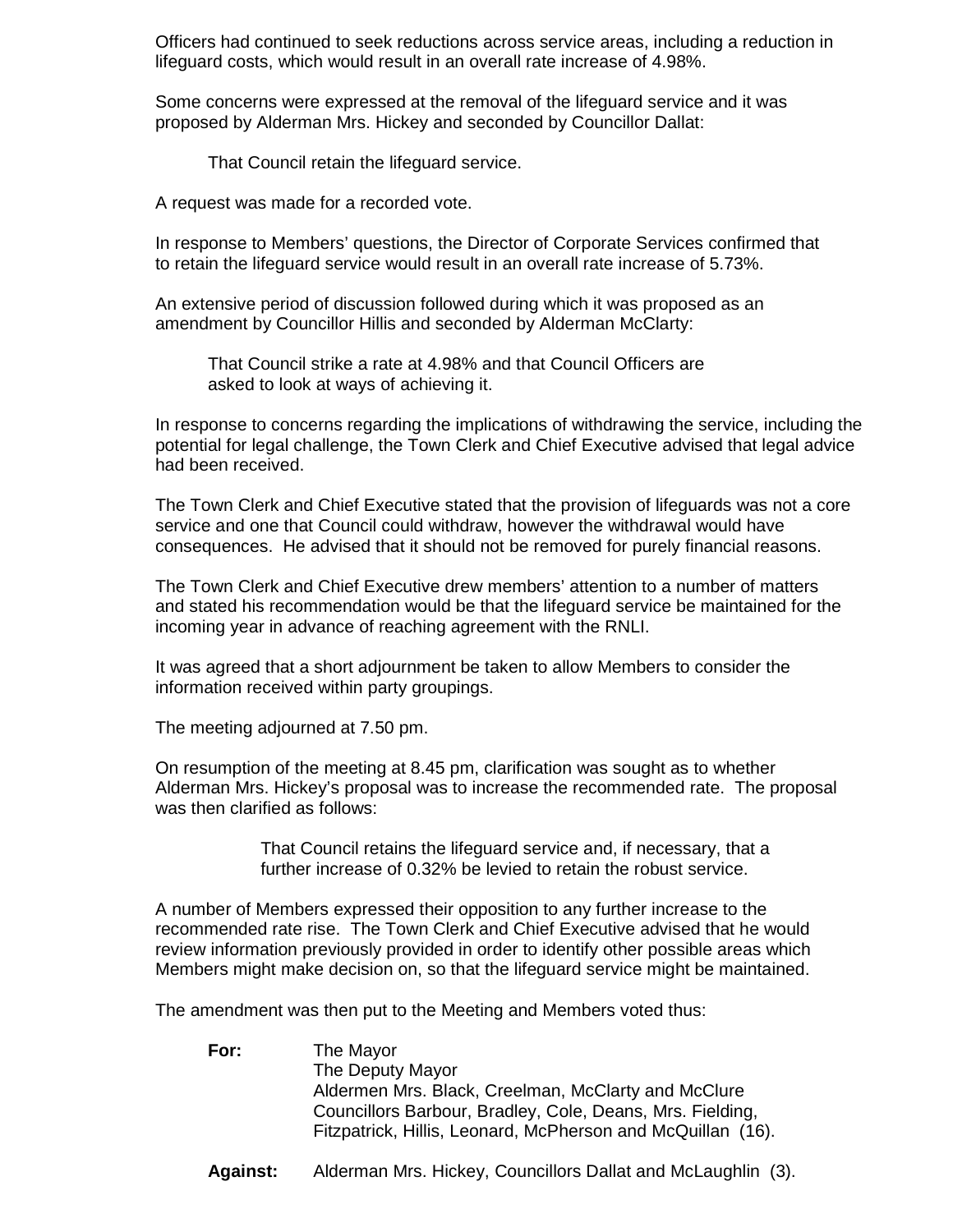# **Agreed:**

That Council strike a rate at 4.98% and that Council Officers are asked to look at ways of achieving it.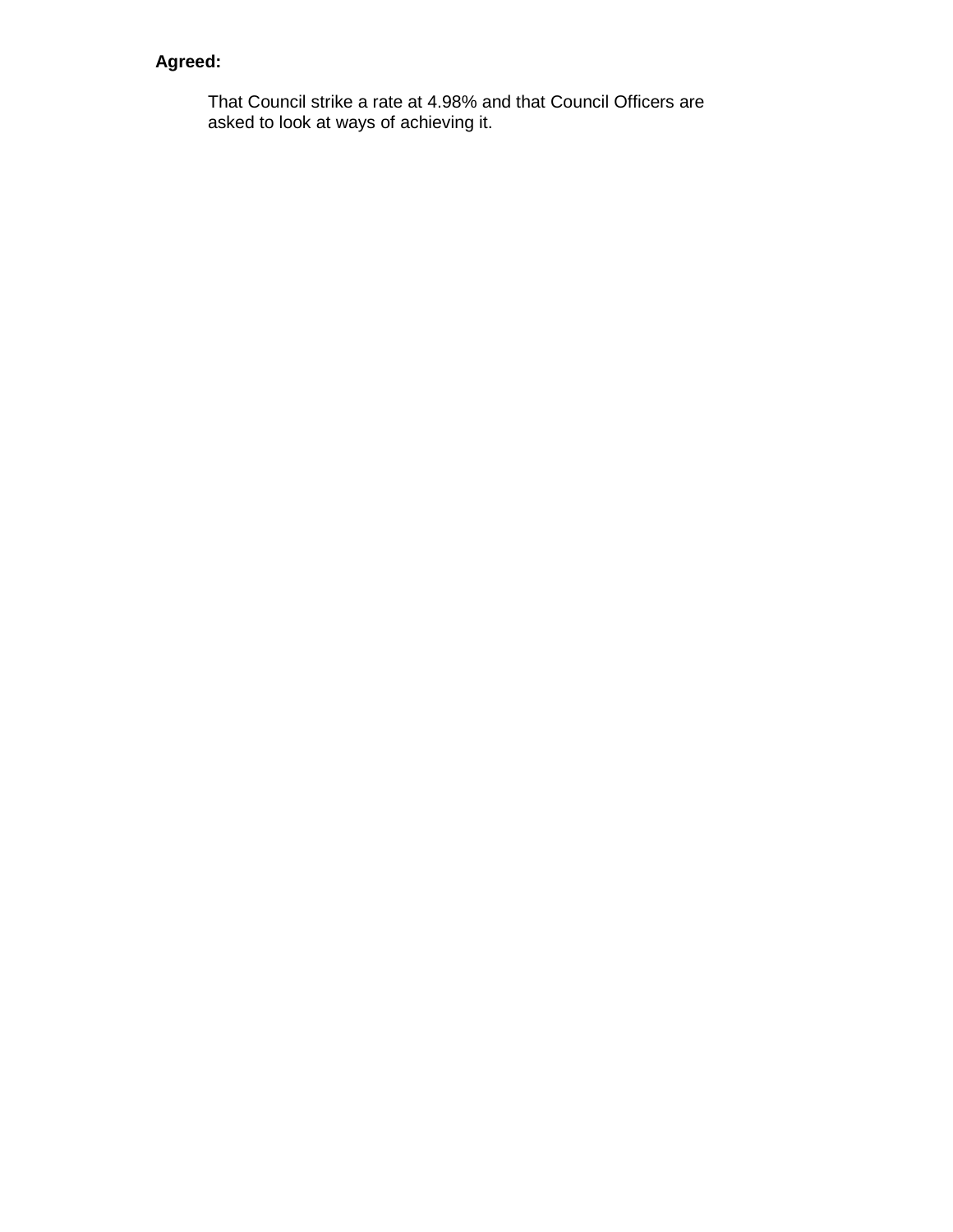# **LEISURE AND ENVIRONMENT COMMITTEE**

### **2 nd February, 2010.**

**Present:** Councillor A. S. Cole, in the Chair

The Mayor, Councillor S. Gilkinson

The Deputy Mayor, Councillor W. A. King (Items 2.1.1 – 5.0)

#### **Aldermen**

E. T. Black (Mrs.) M. T. Hickey (Mrs.) W. T. Creelman W. J. McClure  $($ ltems  $1.0 - 4.1.1)$ 

# **Councillors**

- C. S. Alexander (Ms.) E. P. Fielding (Mrs.)  $($ ltems  $1.0 - 4.7)$  (Items  $1.0 - 4.7)$ D. D. Barbour B. Fitzpatrick (Items 1.0 - 4.7) D. Harding J. M. Bradley G. L. McLaughlin O. M. Church (Mrs.) R. A. McPherson J. J. Dallat A. McQuillan (Items  $1.0 - 2.3.2$ ) T. J. Deans (Items  $1.0 - 2.4$ )
	-

# **Officers in**

**Attendance:** Director of Technical Services, Director of Environmental Health, Principal Environmental Health Officer, Acting Head of Leisure Services and Administrative Assistant.

#### **2.0 WELCOME**

The Chairman welcomed everyone to the meeting.

#### **2.0 ENVIRONMENTAL HEALTH REPORT**

 The Report of the Director of Environmental Health was considered (previously supplied).

### **2.1 Legal Proceedings**

#### **2.2 Horses on Beaches Management Policy**

Consideration was given to information on this topic, as detailed in the report.

#### **Recommended:**

 That the draft Horses on Beaches Management Policy be screened as not requiring an Equality Impact Assessment and issued for consultation in its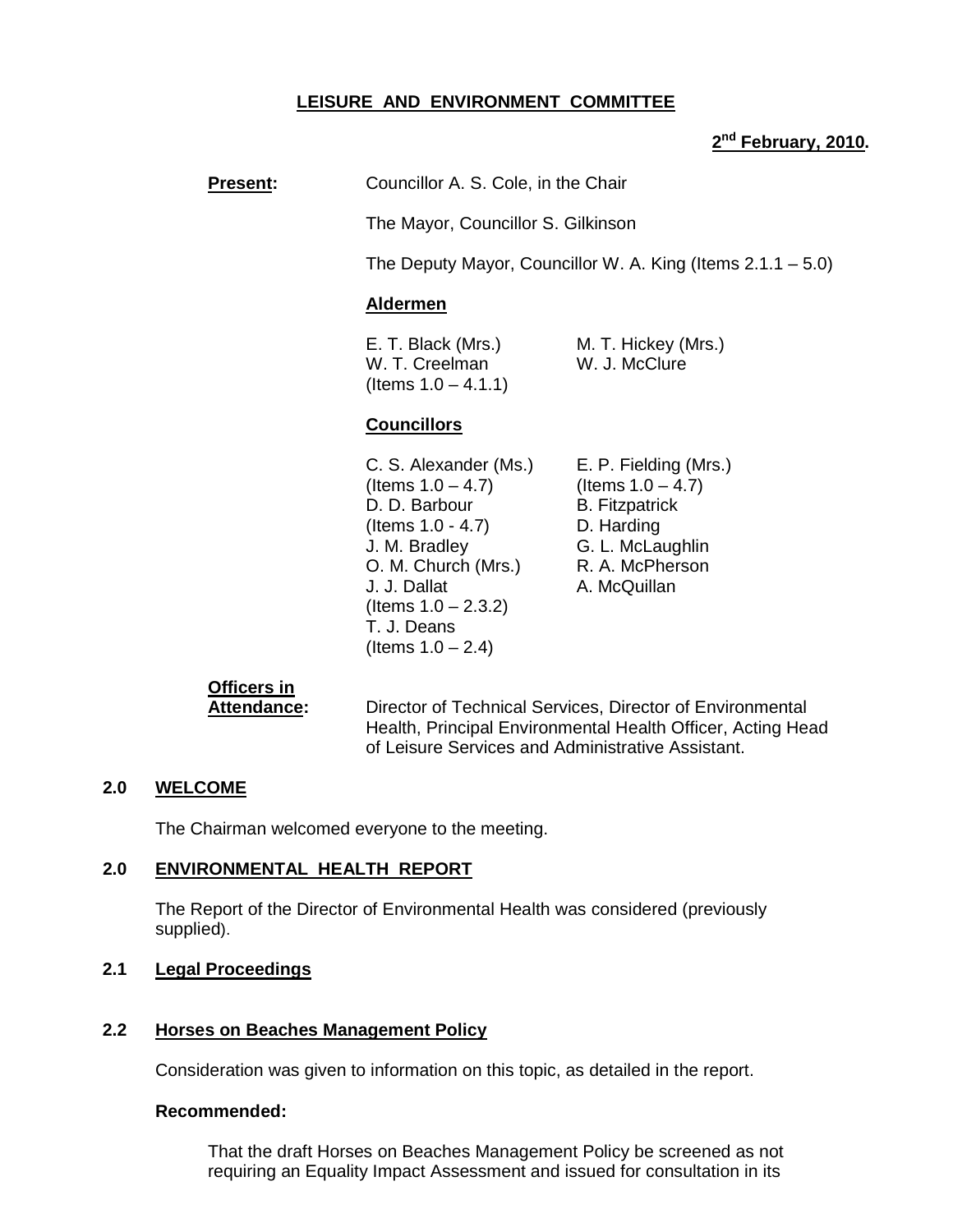present form.

# **2.3 Consultation on Proposals for Changes**

#### **2.3.1 Dog Control Legislation**

Consideration was given to information on this topic, as detailed in the report.

 Following a period of discussion, it was proposed by Councillor Harding, seconded by Councillor Fitzpatrick:

 That Council approve the consultation response shown on Appendix II attached to the report containing the undernoted key issues:

- (i) Microchipping is recommended as a condition of all dog licences.
- (ii) Dog licences could include conditions such as:
	- Keeping a dog muzzled;
	- Keeping a dog on a leash;
	- A dog being kept in a secure location; or
	- A dog being neutered or re-homed.

in cases where the dog warden feels it is appropriate.

- (iii) The licence fee is increased from £5 to  $E25$  with over 65s entitled to one free licence, a reduced licence fee is available to those on income related benefits.
- (iv) The discretion to deem exempt banned breeds in certain circumstances should rest with the courts.
- (v) All fixed penalty fines for offences would increase to £50 and all proceeds to be retained by Councils for the purposes of enforcement.

 As an amendment it was proposed by Councillor McQuillan and seconded by Councillor Mrs. Fielding:

That the consultation be approved with the licence fee increased to £10.00.

 On being put to the meeting, the amendment was carried, with ten members voting in favour and six members voting against.

#### **Recommended:**

That the consultation be approved with the licence fee increased to £10.00.

#### **2.3.2 Consultation on Draft High Hedges Bill**

Consideration was given to information on this topic, as detailed in the report.

 The Director of Environmental Health answered members' various questions and noted members' comments.

#### **Recommended:**

 That Council support the Draft Bill, in principle, and prepare a response for submission through the Environmental Health Department.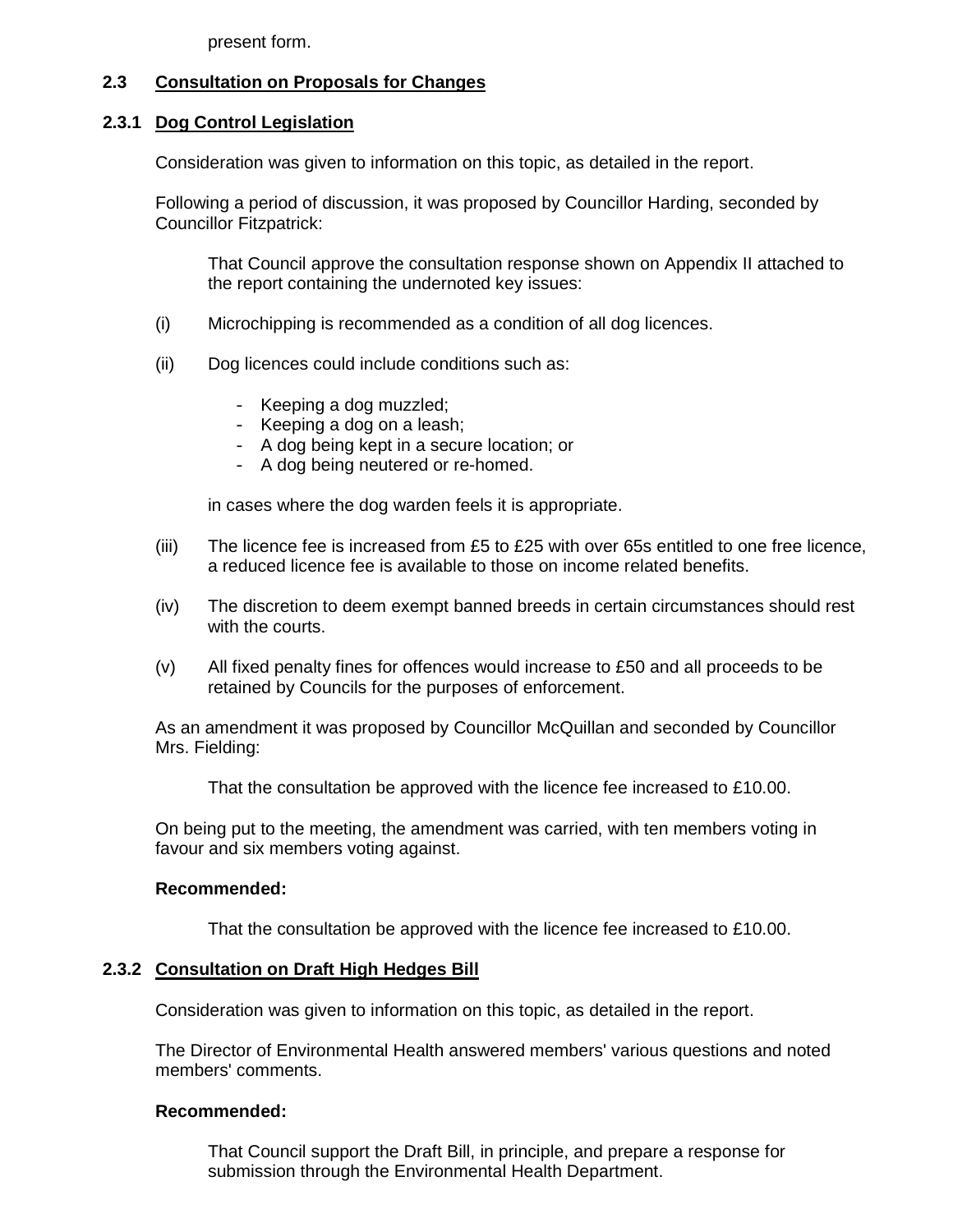# **2.4 Safety of Sports Grounds (NI) Order 2006 – Coleraine Showgrounds**

Consideration was given to information on this topic, as detailed in the report.

#### **Recommended:**

 That Council designate the Director of Environmental Health and the Senior Environmental Health Officer (Health and Safety) to:

- (1) act as the designated persons for the Council;
- (2) represent Council on the safety advisory group;
- (3) issue the safety certificate to the Chief Executive of Coleraine Football Club on behalf of Council.
- (4) Authorise the undernoted officers under The Safety at Sports Grounds (NI) Order 2006:

| <b>Kieran Doherty</b><br>Jacqueline Barr<br><b>Rory Donnelly</b> | Director of Environmental Health<br><b>Principal Environmental Health Officer</b><br>Senior Environmental Health Officer |
|------------------------------------------------------------------|--------------------------------------------------------------------------------------------------------------------------|
| Pamela Bradley<br>Peter Kerr<br><b>Peter Coulter</b>             | <b>District Environmental Health Officer</b>                                                                             |
| <b>Olive Dysart</b><br>Angela Dillon<br><b>Yvonne Crowe</b>      | <b>District Environmental Health Officer</b>                                                                             |

#### **2.5 Fuel Stamp Scheme**

Consideration was given to this scheme, as detailed in the report.

#### **Recommended:**

That approval be granted for £1,200 financial assistance to St. John's Conference, Society of St. Vincent de Paul, Coleraine to assist with the administration involved in the Coleraine Fuel Stamp Scheme.

#### **2.6 For Information**

#### **2.6.1 Volatile Substance Abuse Campaign/Lighter Refill Test Purchase Exercise**

Members noted information on this topic, as detailed in the report.

#### **2.6.2 Outcome of Legal Proceedings**

Members noted the undernoted details on this topic.

| Defendant: | Miss J. Davies<br>52 Quickthorn Place<br>Coleraine |                                                                                             |
|------------|----------------------------------------------------|---------------------------------------------------------------------------------------------|
| Offence:   |                                                    | Keeping a dog without a valid licence contrary to Article 17 of<br>The Dogs (NI) Order 1983 |
| Result:    | Fine                                               | £15 $\times$ 5                                                                              |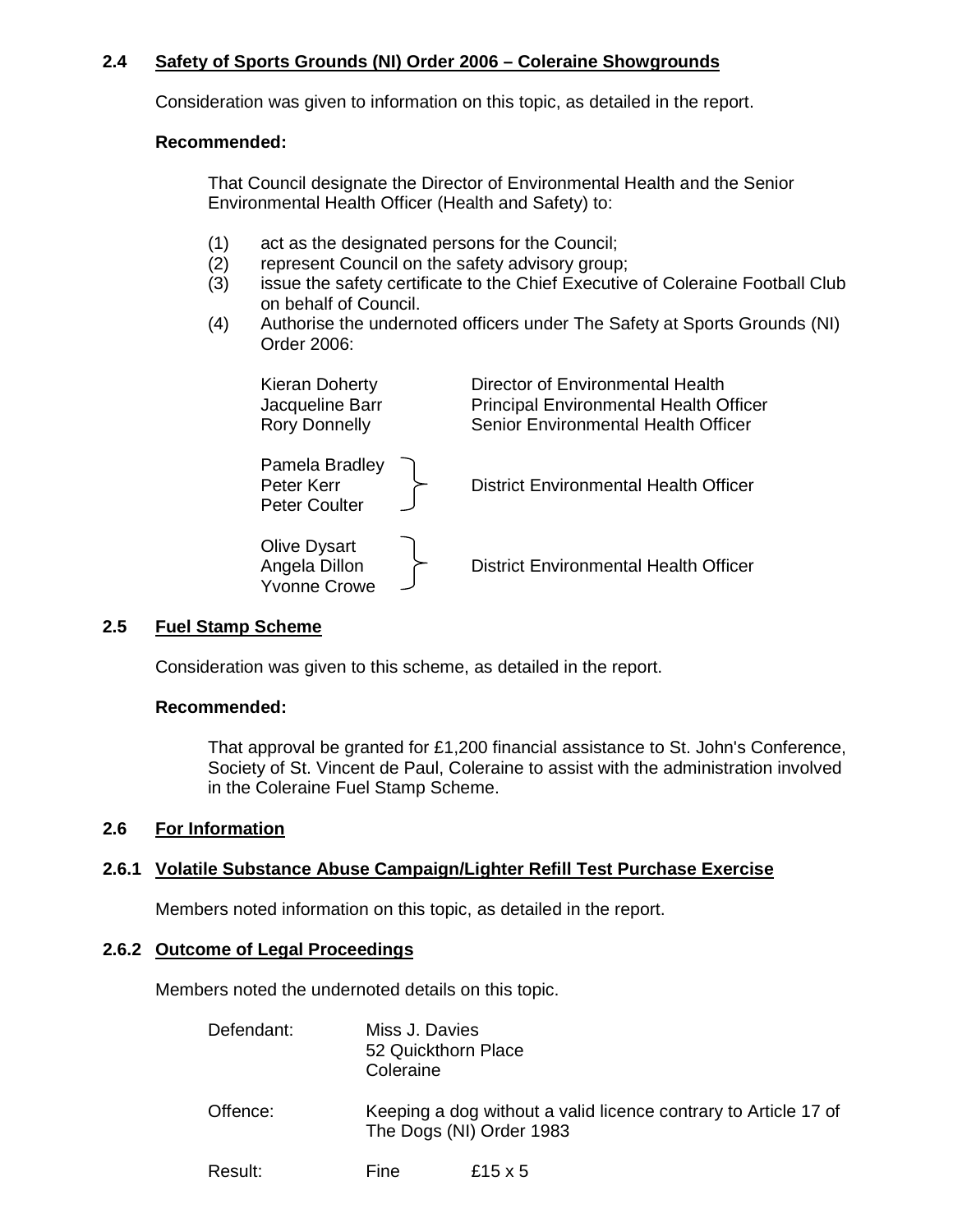#### Cost £70 Court Fees £16

#### **2.6.3 No Smoking Day Award**

Members noted information on this topic, as detailed in the report.

#### **3.0 LEISURE SERVICES REPORT**

 The Report of the Acting Director of Leisure Services was considered (previously supplied).

# **3.1 Review of Charges – Harbour and Marina**

#### **Recommended:**

 That Council adopt the charges for 2010/2011 for Coleraine Marina, Portstewart Harbour and Portrush Harbour, as detailed below:

#### Coleraine Marina

| <b>Boats Up To &amp; Including 7 Metres</b> | <b>Current Charge</b> | <b>Proposed Charge</b> |
|---------------------------------------------|-----------------------|------------------------|
| Summer - April to September                 | £80.00 per metre      | £84.00 per metre       |
| Winter – October to March                   | £55.00 per metre      | £58.00 per metre       |
| Monthly                                     | £160.00               | £180.00                |
| Weekly                                      | £63.00                | £70.00                 |
| Daily                                       | £15.00                | £16.00                 |

| <b>Boats Over 7 Metres</b>  | <b>Current Charge</b> | <b>Proposed Charge</b> |
|-----------------------------|-----------------------|------------------------|
| Summer - April to September | £92.00 per metre      | £96.00 per metre       |
| Winter – October to March   | £61.00 per metre      | £64.00 per metre       |
| Monthly                     | £180.00               | £200.00                |
| Weekly                      | £70.00                | £77.00                 |
| Daily                       | £19.00                | £20.00                 |

| <b>Rowing Boats Up to 5 Metres</b> | <b>Current Charge</b> | <b>Proposed Charge</b> |
|------------------------------------|-----------------------|------------------------|
| Summer – April to September        | £85.00                | No Change              |
| Winter – October to March          | £53.00                | No Change              |

| <b>Slipping</b>  | <b>Current Charge</b> | <b>Proposed Charge</b> |
|------------------|-----------------------|------------------------|
| Season<br>Ticket | £40.00                | £44.00                 |

| <b>Other Charges</b>                | <b>Current Charge</b> | <b>Proposed Charge</b> |
|-------------------------------------|-----------------------|------------------------|
| Boat Park - Sailing Dinghies        | £50.00 per annum      | £55.00 per annum       |
| Slipping & Changing                 | £5.00                 | £6.00                  |
| Mast Hoist with Boat Lift           | £25.00                | £30.00                 |
| Mast Hoist - Boats Moored Elsewhere | £35.00                | £40.00 $ $             |

# Portstewart Harbour

| <b>Boats Up To &amp; Including 7 Metres</b> | <b>Current Charge</b> | <b>Proposed Charge</b> |
|---------------------------------------------|-----------------------|------------------------|
| Season                                      | £56.00 per metre      | £60.00 per metre       |
| Monthly                                     | £110.00 per metre     | £120.00 per metre      |
| Weekly                                      | £43.00                | £45.00                 |
| Daily                                       | £13.00                | £15.00                 |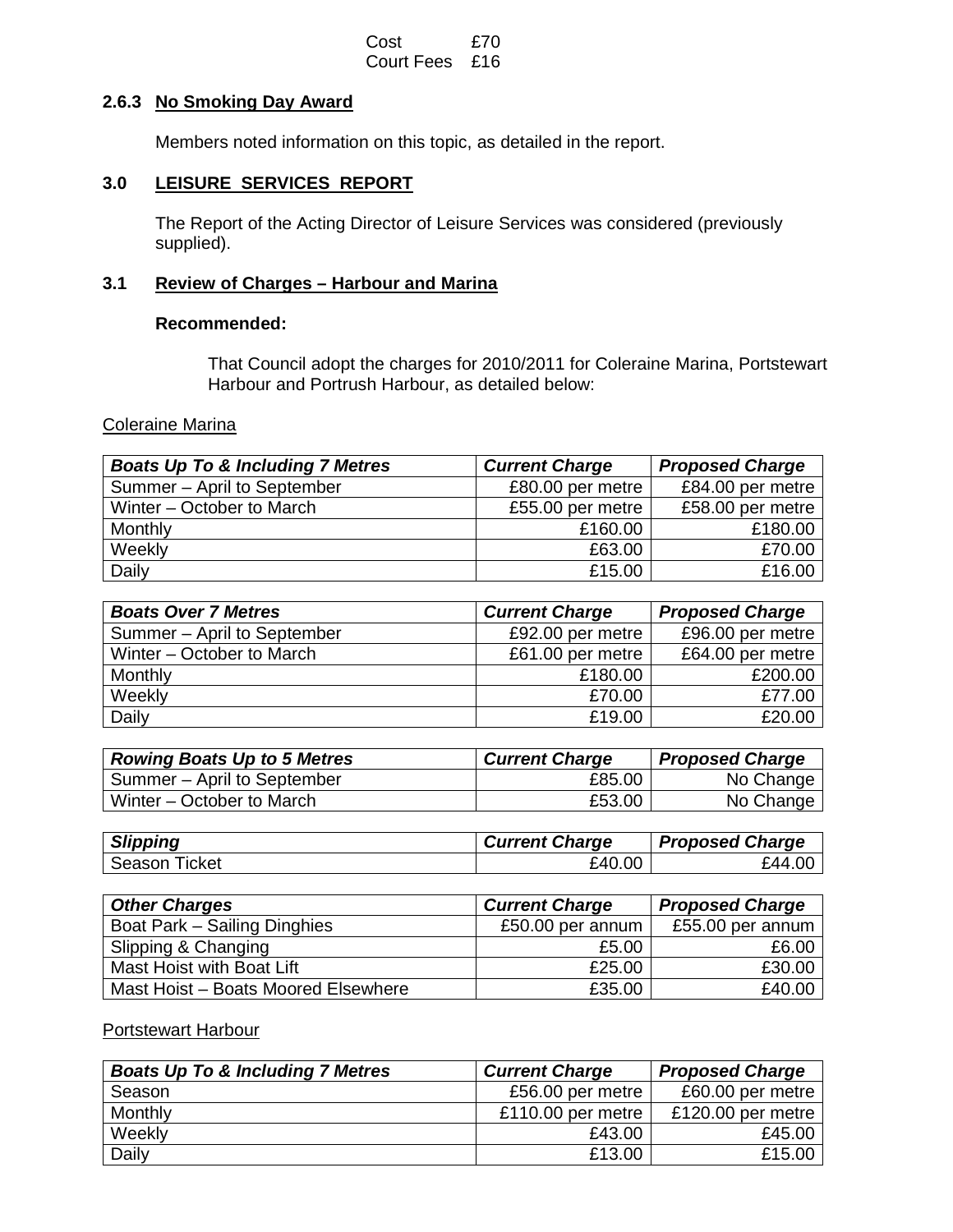| <b>Boats Over 7 Metres</b> | <b>Current Charge</b> | <b>Proposed Charge</b> |
|----------------------------|-----------------------|------------------------|
| Season                     | £75.00 per metre      | £80.00 per metre       |
| Monthly                    | £130.00               | £140.00                |
| Weekly                     | £53.00                | £55.00                 |
| Daily                      | £13.00                | £15.00                 |

| <b>Outer Harbour</b> | <b>Current Charge</b> | <b>Proposed Charge</b> |
|----------------------|-----------------------|------------------------|
| <b>All Boats</b>     | £32.00 per metre      | £34.00 per metre       |

Portrush Harbour

| <b>Boats Up To &amp; Including 7 Metres</b> | <b>Current Charge</b>    | <b>Proposed Charge</b>   |
|---------------------------------------------|--------------------------|--------------------------|
| Season                                      | £62.00 per metre         | £66.00 per metre         |
|                                             | (Minimum Charge £310.00) | (Minimum Charge £330.00) |
| Monthly                                     | £160.00                  | £170.00                  |
| Weekly                                      | £55.00                   | £60.00                   |
| Daily                                       | £13.00                   | £15.00                   |

| <b>Boats Over 7 Metres</b> | <b>Current Charge</b> | <b>Proposed Charge</b> |
|----------------------------|-----------------------|------------------------|
| Season                     | £80.00 per metre      | £85.00 per metre       |
| Monthly                    | £160.00               | £170.00                |
| Weekly                     | £55.00                | £60.00                 |
| Daily                      | £13.00                | £15.00                 |

| <b>Slipping</b> | <b>Current Charge</b> | <b>Proposed Charge</b> |
|-----------------|-----------------------|------------------------|
| Season Ticket   | £40.00                | £44.00                 |
| Casual          | £3.00                 | £4.00                  |

| <b>Covered Winter Storage</b> | <b>Current Charge</b> | <b>Proposed Charge</b> |
|-------------------------------|-----------------------|------------------------|
| 7 Metres and Under            | £80.00                | £100.00                |
| Over 7 Metres                 | £100.00               | £120.00                |

#### **3.2 For Information**

Members noted information on the undernoted topics, as detailed in the report.

- St. Patrick's Day
- Peace III 7a Cultural Connections Programme

#### **4.0 TECHNICAL SERVICES REPORT**

The Report of the Director of Technical Services was considered (previously supplied).

Matters arising:

### **4.1 DRD Roads Service**

#### **4.1.1 Hanover Cycle Path, Coleraine (Stage 2)**

Consideration was given to information on this topic, as detailed in the report.

 In response to a member's query regarding the redevelopment of Tesco in this area, the Director of Technical Services would investigate the matter and report back at the next Council meeting.

#### **4.2 Entertainment Licence**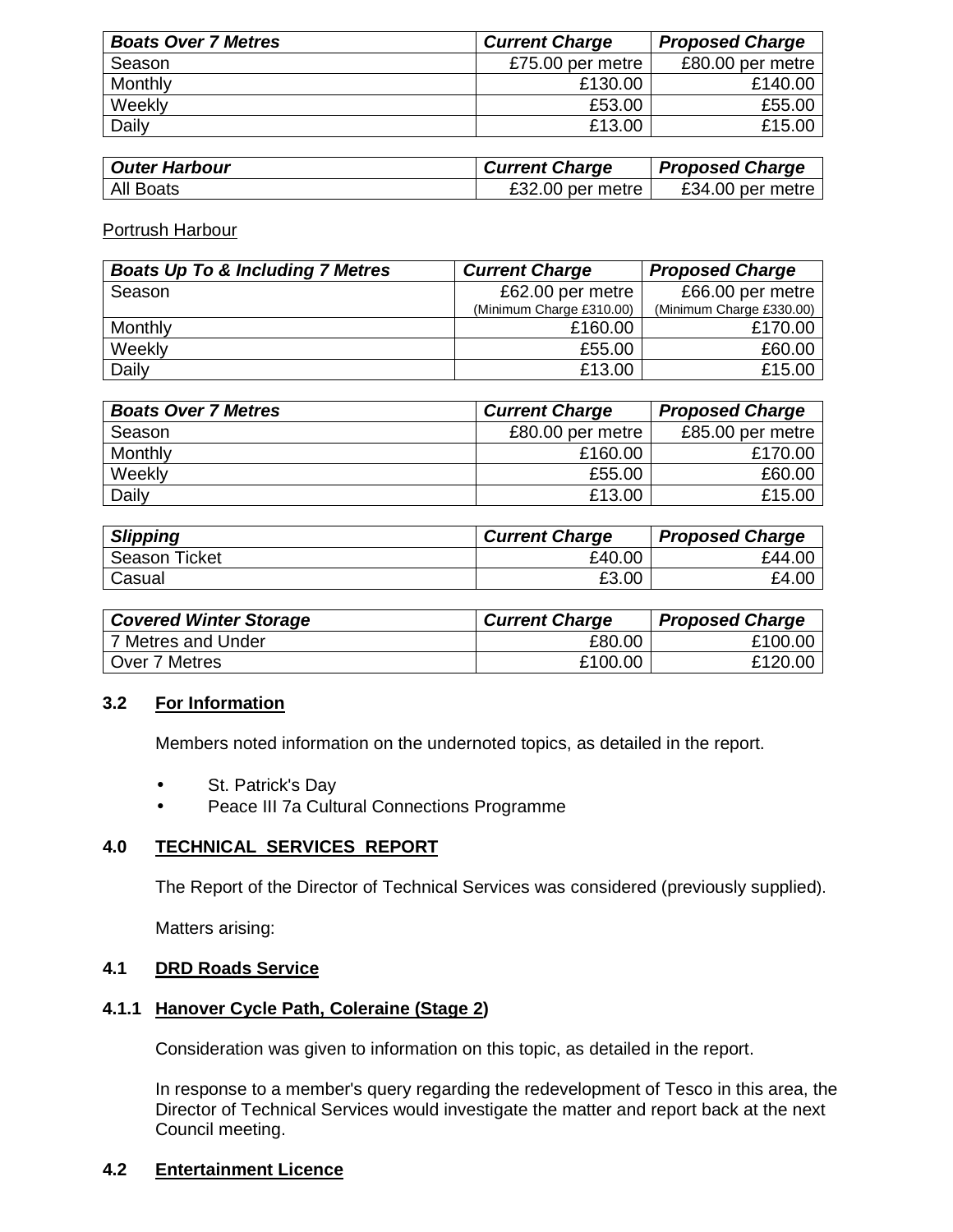#### **4.2.1 Garvagh Sports and Social Club**

 An application for renewal of Entertainment Licence had been received from Mr. B. Smyth.

Days and times on which it is intended to provide entertainment:

 Monday/Tuesday – Saturday/Sunday: 11.30 a.m. - 1.00 a.m. Sunday: 12.30 p.m. – Midnight

Members noted that an objection had been received from PSNI.

#### **Recommended:**

That the decision be deferred until the Council meeting on 23<sup>rd</sup> February, 2010 when both the applicant and objector would be given an opportunity to address Council.

Members noted that a meeting would be arranged with PSNI and the applicant before the Council meeting.

#### **4.3 North West Regional Waste Management**

#### **4.3.1 Collection and Processing of Waste Electrical and Electronic Equipment (WEEE) – Tender**

Consideration was given to information on this topic, as detailed in the report.

#### **Recommended:**

 That Council enter into an agreement with ERP/Geodis for the provision of the collection and processing of household WEEE from the designated collection facilities for a period up to  $31<sup>st</sup>$  March, 2013 with the option of 6 monthly extensions until 31<sup>st</sup> March, 2015.

#### **4.3.2 Collection and Processing of Waste Batteries and Accumulators - Tender**

Consideration was given to information on this topic, as detailed in the report.

#### **Recommended:**

 That Council enter into an agreement with ERP/Geodis for the provision of the collection and processing of waste batteries and accumulators from the designated collection facilities for a period up to  $31<sup>st</sup>$  March, 2013 with the option of 6 monthly extensions until 31<sup>st</sup> March 2015.

#### **4.4 Bio-Diversity Officer Project**

Consideration was given to information on this topic, as detailed in the report.

 Under a new initiative the Northern Ireland Environment Agency (NIEA), through its Natural Heritage Grant Programme, was offering funding to a maximum of 75% for the employment of a bio-diversity officer shared by Council groupings. An application for funding had been made on behalf of Coleraine, Ballymoney and Limavady with Coleraine acting as lead Council. The NIEA grant would amount to £90,000 over a three year period and the estimated cost to Council would be £5,000 per annum.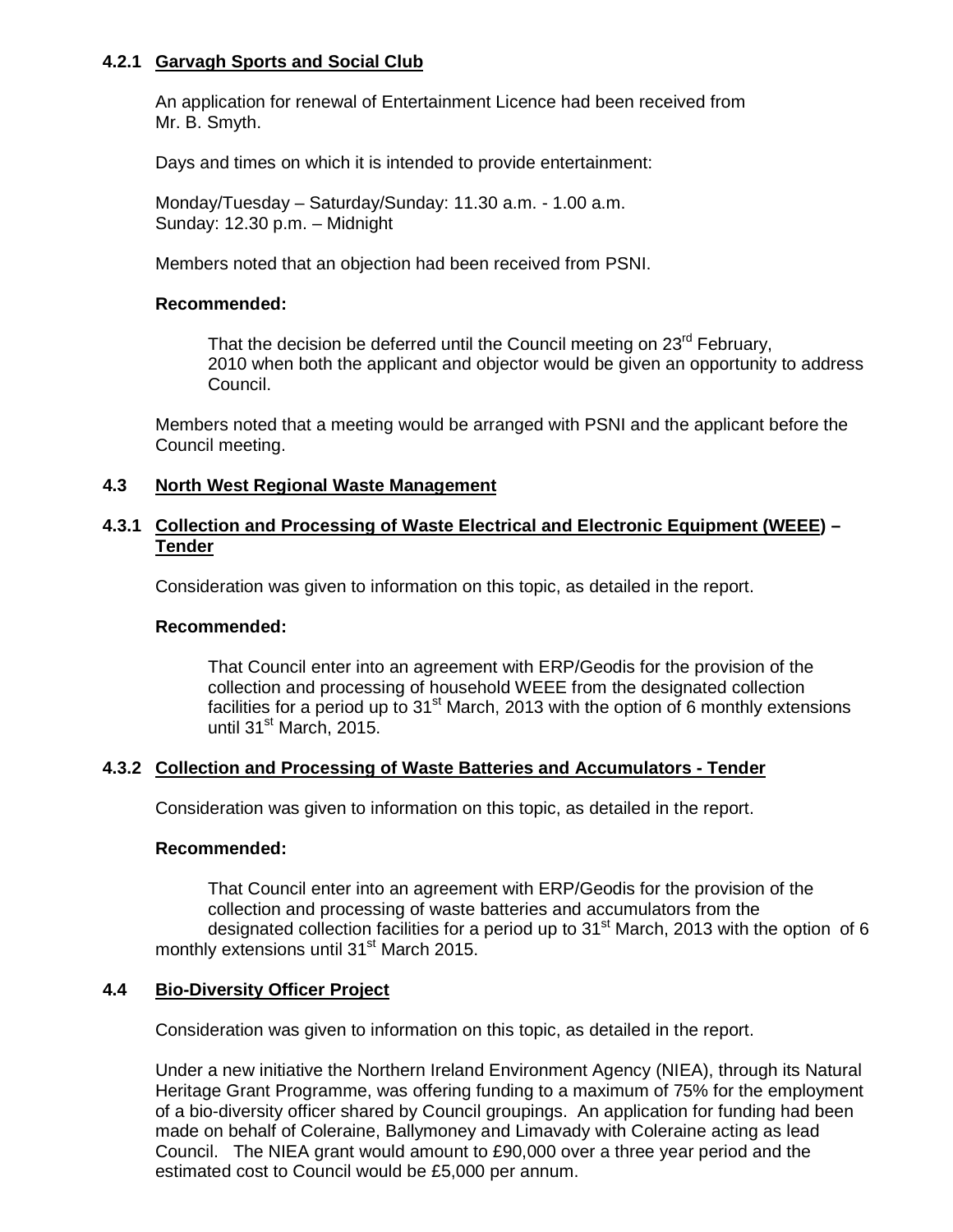Members noted that this amount had been included in the estimates for the 2010/2011 year.

#### **Recommended:**

That Council accept the NIEA grant and agreement to acting as employer Council for the project officer.

#### **4.5 Dilapidated Buildings and Sites**

Consideration was given to information on this topic, as detailed in the report.

#### **Recommended:**

 That following the production of the final list and in conjunction with seeking some further legal clarification, the Director of Technical Services would communicate with the relevant owners/occupiers indicating Council's concerns regarding the detrimental effect of the properties on the surrounding area and the image portrayed to locals and visitors to the area. It would also be the intention to advise that legal action was being considered by Council and seek the owners' co-operation in carrying out works of a general nature to enhance the properties concerned to avert this action.

#### **4.6 Building Control**

#### **4.6.1 Approvals**

Members noted that approval had been granted for 60 applications.

#### **4.6.2 Administration of Energy Performance of Buildings (Certificates and Inspection) (Amendment) Regulations (NI) 2009**

Consideration was given to information on this topic, as detailed in the report.

#### **Recommended:**

 That Council authorise the following officers, employed for the pilot project by Belfast City Council, to act in the Coleraine Borough Council area in any matters arising out of the Energy Performance of Buildings (Certificates and Inspections) Regulations (NI) 2008 and the Energy Performance of Buildings (Certificates and Inspections) (Amendment) Regulations (NI) 2009:

 Ms. Fiona Cleland Mr. Eugene Henry Mr. Jim Trainor Mr. Kevin O'Connor

# **4.7 Annual Citizenship Programme for Young People**

Members noted information on this topic, as detailed in the report.

 A member suggested that Council hold something similar for Upper Sixth pupils to introduce them to the building.

 The Director of Technical Services advised that all Primary Schools in the borough were invited to the Annual Citizenship Programme. He would contact Denise McElhone about this matter.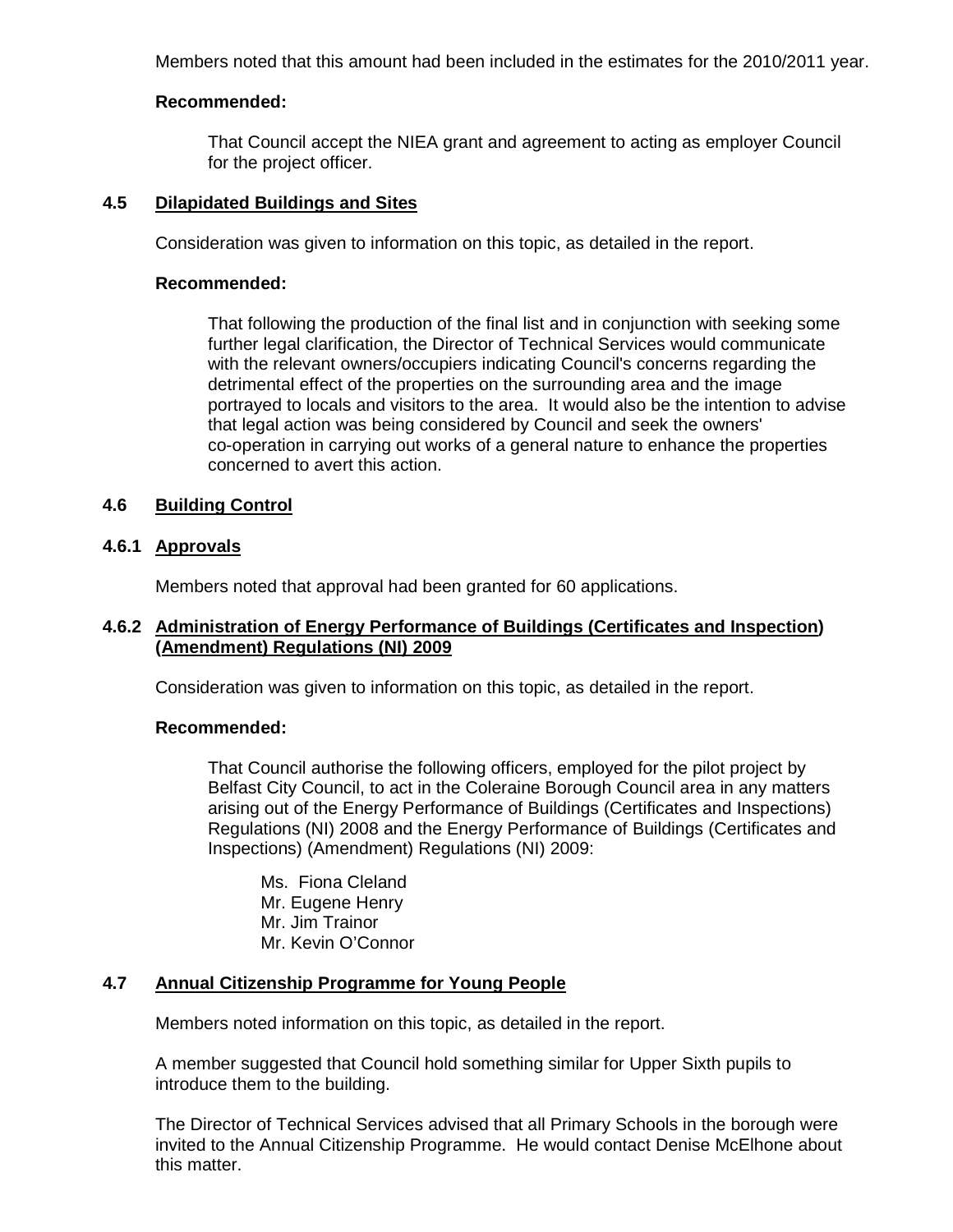# **5.0 STATE OF ROADS**

# **Recommended:**

 That Council write to the Divisional Roads Manager to complain about the condition of roads damaged by the severe frost.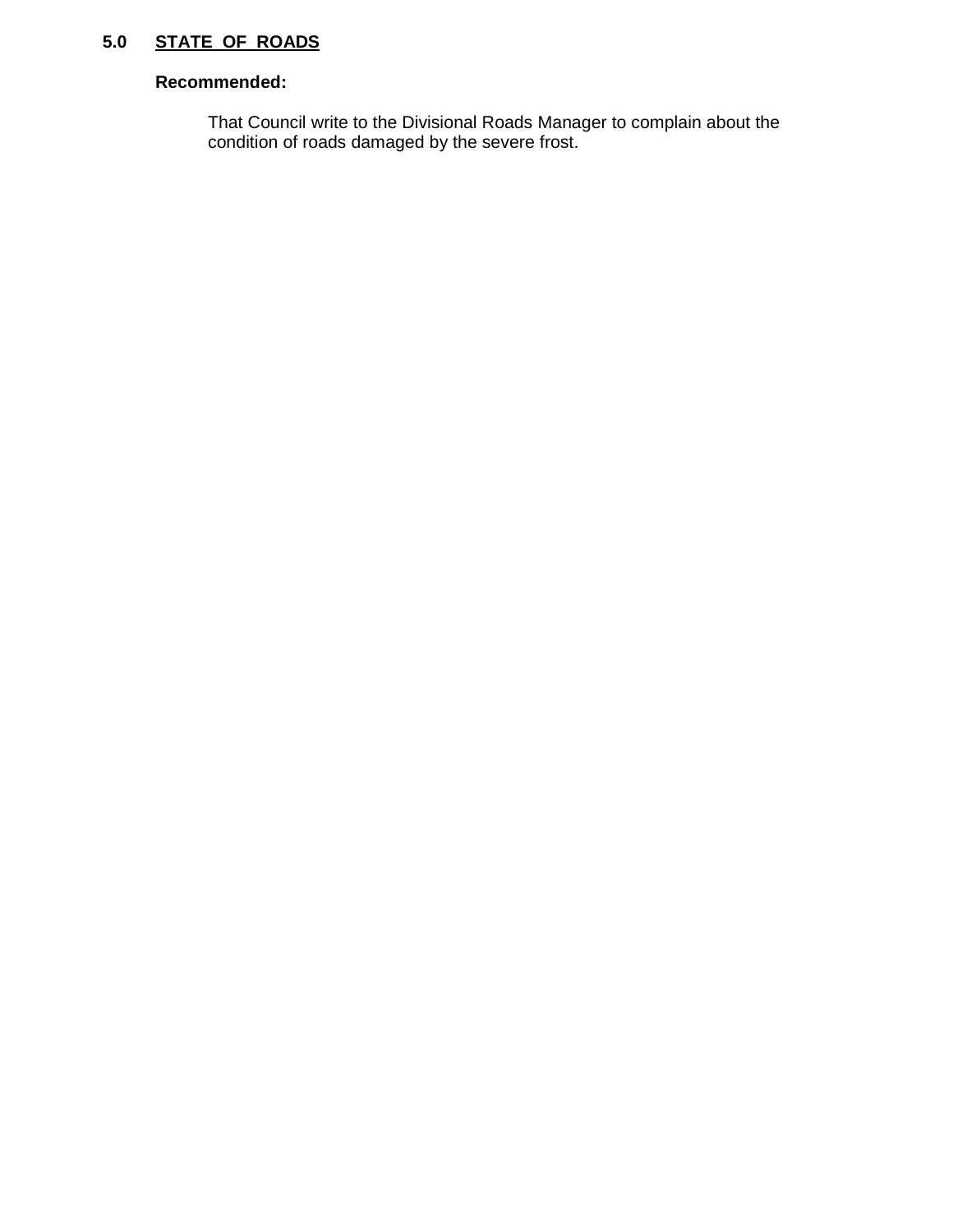#### **NORTH WEST '200' COMMITTEE**

# **3 February 2010**

| <b>Present:</b>                   | <b>Alderman</b>                                                                                                                                                                        |
|-----------------------------------|----------------------------------------------------------------------------------------------------------------------------------------------------------------------------------------|
|                                   | W T Creelman                                                                                                                                                                           |
|                                   | <b>Councillors</b>                                                                                                                                                                     |
|                                   | R A McPherson<br>D Barbour                                                                                                                                                             |
| Officers in<br><b>Attendance:</b> | Director of Environmental Health, Principal<br>Environmental Health Officer, Head of Development<br>Services, Refuse and Cleansing Manager, Event<br>Co-ordinator, Enforcement Officer |
| Also in<br><b>Attendance:</b>     | Mr M Whyte, Race Director and Laura McManus,<br>Business Manager, Coleraine & District Motor Club                                                                                      |
| <b>Apologies:</b>                 | <b>Councillors Harding and Hillis</b>                                                                                                                                                  |

# **1.0 MINUTES FROM PREVIOUS MEETING**

The minutes of the meeting of 2 December 2009 were agreed as a true and accurate record.

Matters arising:

#### **1.1 Date of 2010 Event**

It was noted that 15 May 2010 had been confirmed as the Race date for this year. Practice races would be held on Tuesday 11th from 5.00pm to 9.30pm and on Thursday 13th from 9.30am to 3.00pm.

#### **1.2 Vacancy**

It was noted that Councillor Harding would fill the vacancy on this Committee.

#### **2.0 ROAD CLOSURES**

Mr Whyte had received correspondence in response to the proposal to close the roads to facilitate a day practice session on Thursday. He had offered visits to some concerned residents and one meeting had already taken place. Access for essential home help visits and health workers would be facilitated with access at certain times. There was ongoing work regarding road closure concerns.

 Cllr McPherson enquired if the difficulties with bin collections on the Thursday morning had been settled. The Refuse and Cleansing Manager confirmed that it was a blue collection week and a mail shot would be required before the event advising affected residents of bin collection times or alternative bin collection arrangements.

 Members were in agreement to support the proposal for a day time practice on Thursday 13th.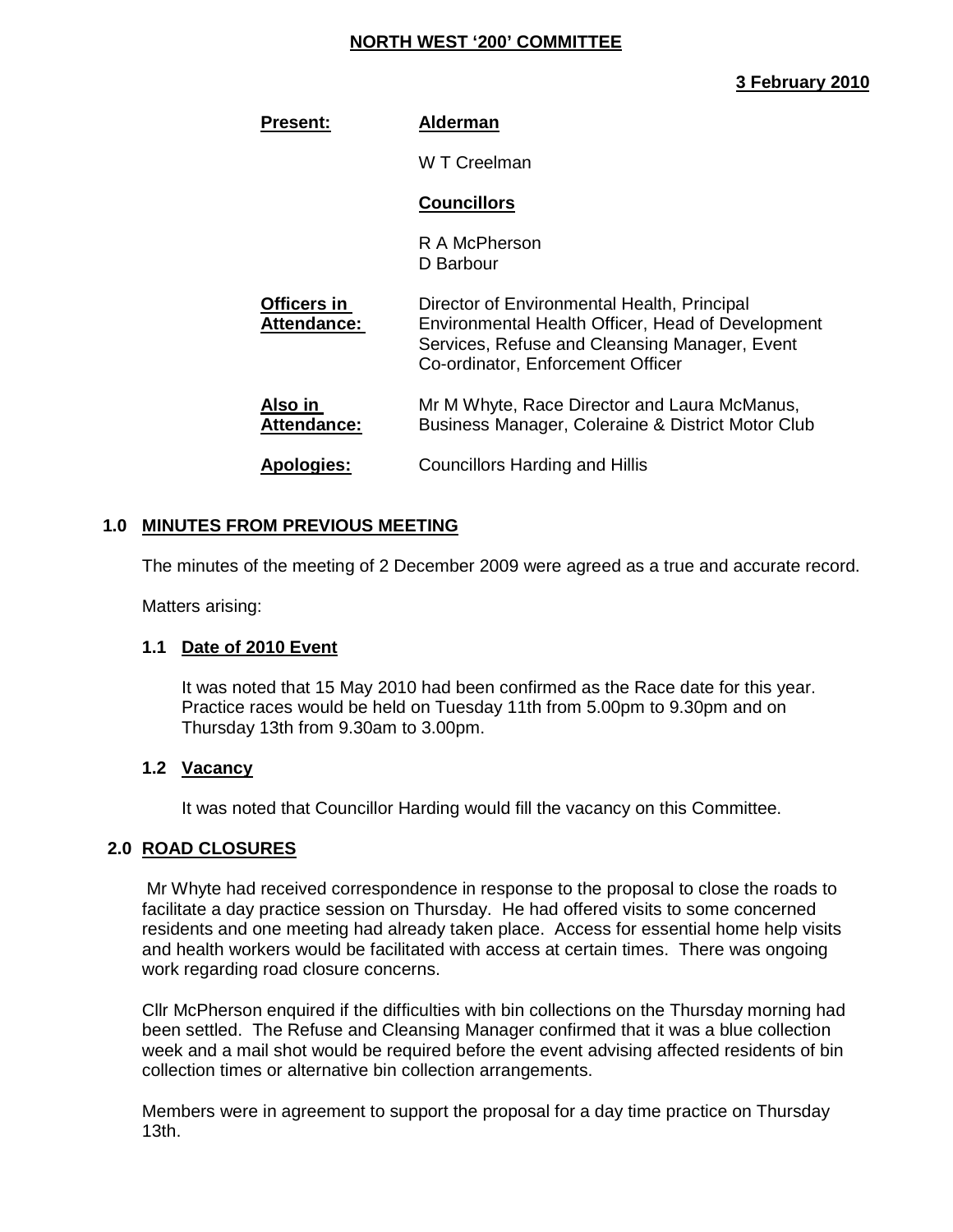# **3.0 TRANSFER OF COUNCIL LANDS**

The Club had submitted a formal application for transfer of lands and there were two changes from last year. It was proposed that Car Park 2, opposite the Paddock, would now be used to site a grandstand and Metropole Park, Portrush was proposed for the siting of a continental market. The Club were currently drawing up a business plan for transfer of lands and would present this to Council for consideration and approval at a later date.

# **4.0 STREET TRADING ARRANGEMENTS**

The Enforcement Officer advised that Council issue a limited number of street trading licences and Council officers carry out inspections during the event. The PSNI now have the power to seize vehicles, therefore, traders cannot risk not having a licence. Criminal checks also need to be carried out on all those proposing to trade on council lands.

 A discussion then followed debating whether to hold an auction for prospective traders, with reserves being set for each site. The Principal Environmental Health Officer would organise a meeting to further investigate this matter.

# **5.0 CONTINENTAL MARKET**

 The Event Co-ordinator advised the Committee that a proposal had been received to bring the continental market to the Metropole Park area during race week from 10am Wednesday to 6pm Sunday. It would be similar to the continental market held in the grounds of the City Hall, Belfast before Christmas. The company running the market have responsibility for setup, health and safety, clean up and security. Concerns were raised with regard to the sale of alcohol within the market being close to the surrounding prohibited drinking area. It was agreed that further discussion with the PSNI was necessary regarding these issues. Members were also concerned regarding the possible adverse effect on traders in the area. It was noted that security would be provided and would be of a high standard. The organisers were aware that this was a family event and that alcohol must only be consumed within the marquee.

Members agreed, in principle, to the provision of the continental market.

#### **6.0 CAMP SITES/CAR PARKING**

Reported that there would be two sites for touring caravans and there would be no camping (tents) on the coast road. The North West '200' Club were advertising the availability of caravan and motor home sites along the coast road and details would be available within the next two weeks. Members enquired what legal liability there was to Council on campsites. It was confirmed that the Environmental Health Department provided guidance only and that health & safety and insurance would be dealt with by the camp site operators. The official North West camp site was currently under review and no decision had yet been made. The Environmental Health Department would have a team out from Wednesday 12<sup>th</sup> onwards to prevent unauthorised camping on Council lands from White Rocks, Portrush to Harbour Hill, Portstewart.

# **7. HOSPITALITY**

Reported that the catering arrangement had been finalised with Stonebridge Catering and would be basically the same as last year. The ticket price had been reduced to £175 for the hospitality marquee. There was also the possibility of a food village within the paddock area and a charity collection was currently under review. It was noted that there would be no bar area in the paddock or trade village this year.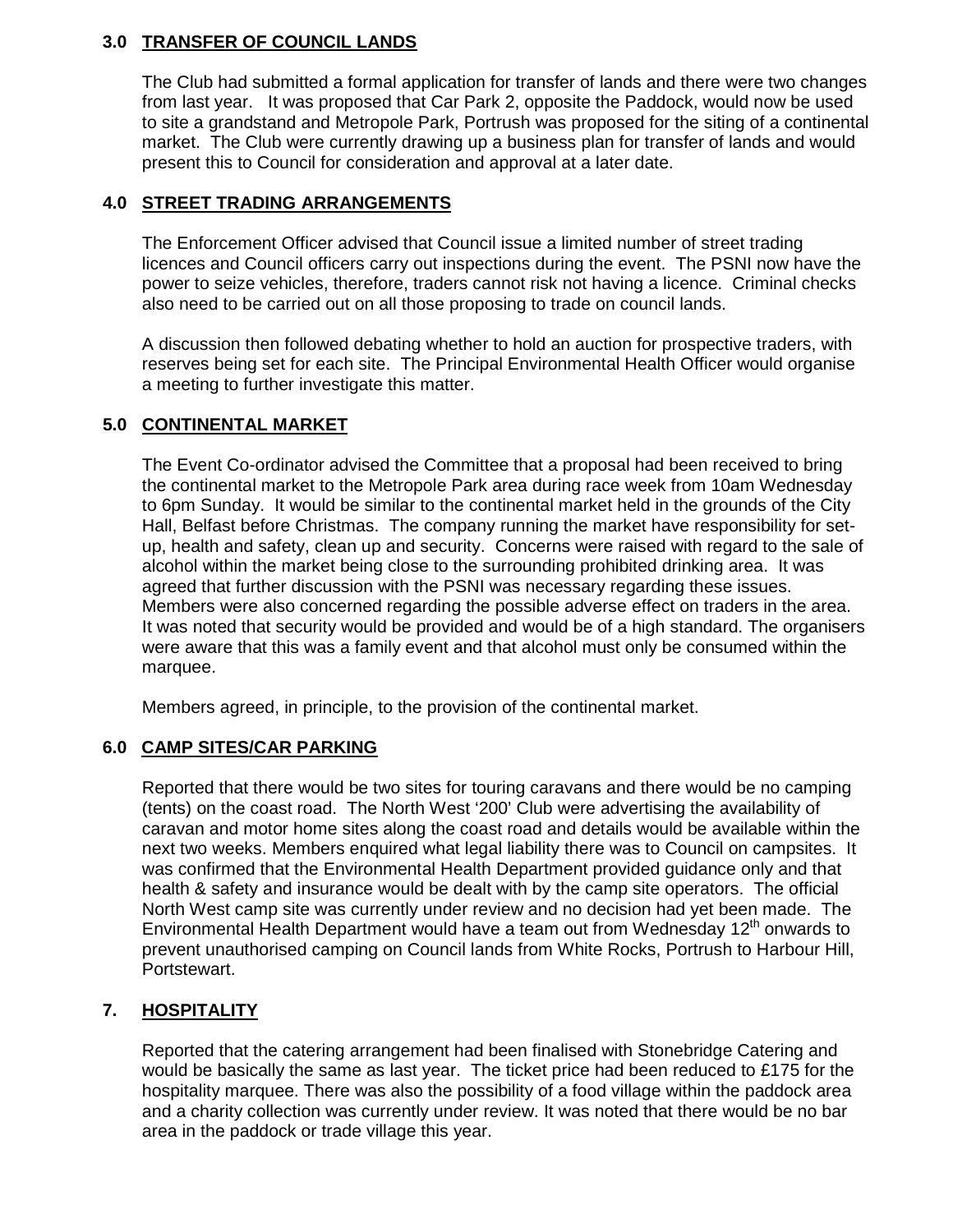# **8. SPONSORSHIP, GRANTS AND TENDERS**

Reported that the overall sponsor had been confirmed as Relentless Energy Drink with the associate sponsor being Black Horse. Sponsors had also been secured for each individual race. Press conferences and media coverage would follow with the PR team involved.

Ms. McManus provided an update on work being carried out with regard to grants and tenders.

Ms. McManus confirmed that MX Brand had been selected to proceed with event planning work and Ian Henderson would complete the economic appraisal on the event. No response had been received with regard to event services. DCAL would now be approached in order to obtain a list of companies with relevant terms of reference. It was noted that the event services work may now be divided but this was still under review.

# **9.0 RACE WEEK FESTIVAL**

The Events Co-ordinator outlined the progress regarding the Race week festival, including go-kart racing, stunt shows and other ground based acts confirmed. It was noted that 50,000 flyers would be printed to promote the Race week and these would be distributed around Northern Ireland and to all Trade Shows in Great Britain.

# **10.0 MATHERS CROSS**

Mr Whyte reported that a health and safety issue existed with the new improved road condition at Mathers Cross. DRD had carried out road improvements which would inevitably increase the speed on this section of the road. There was an apex on the corner which was hard to see. The Motor Club had a responsibility to improve safety following the death of a rider last year. The proposal was to alter the course so as to slow riders down which may result in land needing to be acquired. The cost and final arrangements were still to be finalised but all agreed that it would need to be ready this year to ensure the safety of the riders.

#### **11.0 EVENTS' CO-ORDINATOR**

Following a question Mr Whyte advised that the arrangement in place, with the Events' Coordinator working with the Motor Club on a part-time basis, was very beneficial. It was noted that the Events' Co-ordinator position within Council had been covered.

#### **12.0 NEXT MEETING**

 It was noted that the next meeting would be held during April. Details would be confirmed at a later date.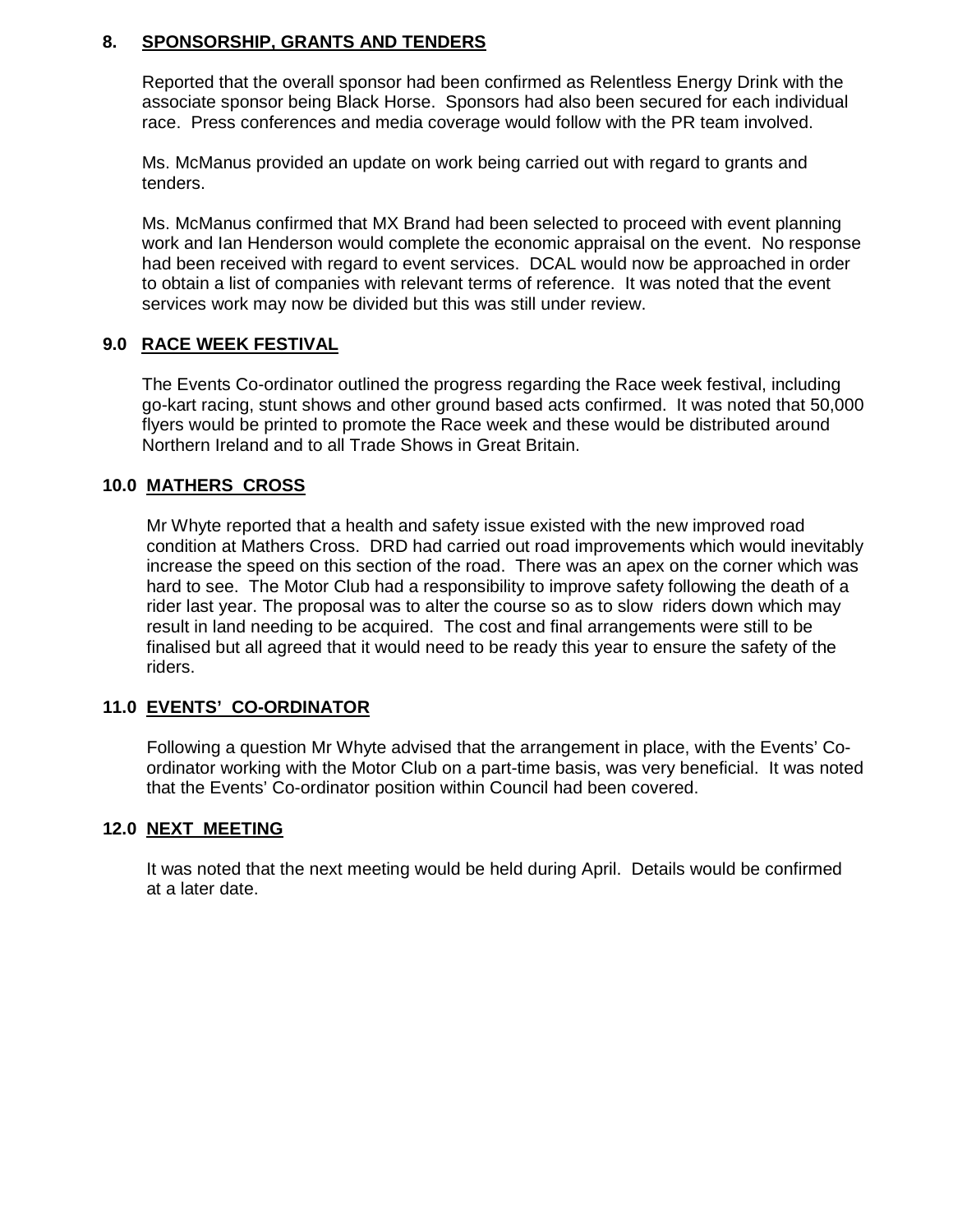### **PLANNING COMMITTEE**

# **9 February 2010**

| <b>Present:</b>               | Councillor G. L. McLaughlin in the Chair                                                                                                           |                                                                                                                                                             |
|-------------------------------|----------------------------------------------------------------------------------------------------------------------------------------------------|-------------------------------------------------------------------------------------------------------------------------------------------------------------|
|                               | The Mayor, Councillor S. Gilkinson                                                                                                                 |                                                                                                                                                             |
|                               | The Deputy Mayor, Councillor W. A. King<br>(Items $1.0 - 7.0$ )                                                                                    |                                                                                                                                                             |
|                               | <b>Aldermen</b>                                                                                                                                    |                                                                                                                                                             |
|                               | E. T. Black (Mrs.)<br>W. T. Creelman<br>M. T. Hickey (Mrs.)                                                                                        | D. McClarty<br>W. J. McClure                                                                                                                                |
|                               | <b>Councillors</b>                                                                                                                                 |                                                                                                                                                             |
|                               | D. D. Barbour<br>J. M. Bradley<br>O. M. Church (Mrs.)<br>A. S. Cole<br>(Items $2.2 - 9.0$ )<br>J. J. Dallat<br>T. J. Deans<br>(Items $1.0 - 6.0$ ) | <b>B.</b> Fitzpatrick<br>D. Harding<br>(Items $2.2 - 9.0$ )<br>N. F. Hillis<br><b>B.</b> Leonard<br>R. A. McPherson<br>A. McQuillan<br>(Items $1.0 - 7.0$ ) |
| Also in<br><b>Attendance:</b> | Representatives from the Planning Service -<br>Mr. P. Duffy and Mr. W. McIlmoyle                                                                   |                                                                                                                                                             |
| Officers in<br>Attendance:    | Administrative Officer, Principal Environmental Health<br><b>Officer and Administrative Assistant</b>                                              |                                                                                                                                                             |
| Apologies:                    | Councillors Ms. Alexander and Mrs. Fielding                                                                                                        |                                                                                                                                                             |

#### **1.0 WELCOME**

The Chairman welcomed everyone to the Meeting.

#### **2.0 PLANNING APPLICATIONS**

A list of fifty applications was presented for consideration (previously supplied).

# **Applications Deferred from Previous Meeting**

2.1 Application No. 1 C/2004/1149/F Demolition of existing disused dwelling and outhousing to provide 15 bed hotel, restaurant and bar with new entrance and car parking facilities at Cappaghmore, 180-182 Coleraine Road, Portstewart for Messrs. Mullan

The opinion of the Planning Service was to approve.

It was agreed that the application be approved.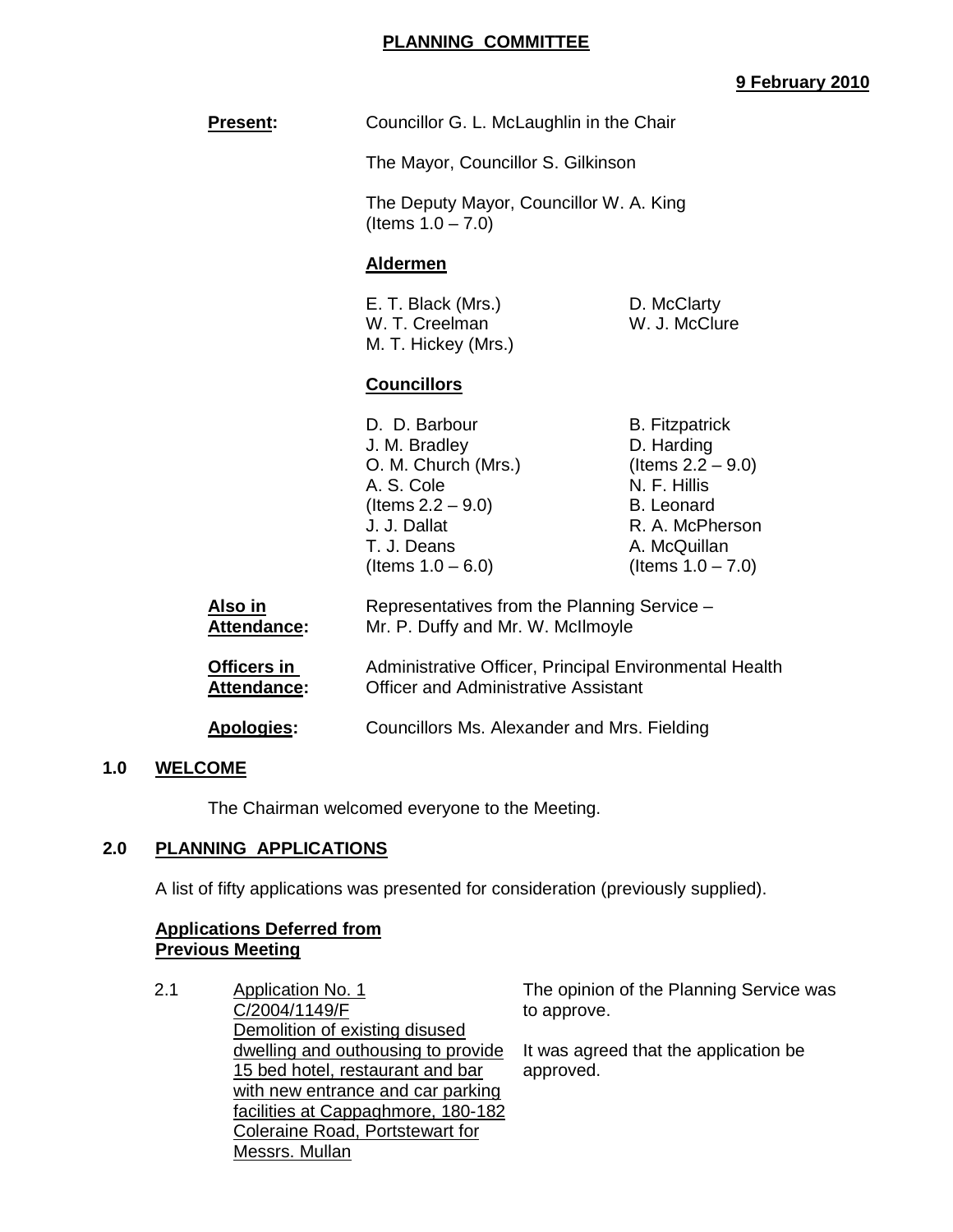- 2.2 Application No. 2 C/2006/1088/F Variation of condition No. 6 of planning application C/2004/0859/F which reads; "within one month of the date of this planning permission, a spray type wheel wash facility shall be installed in accordance with details and plans submitted to and approved in writing by the Department" to a bath type wheel wash at Crocknamolt Quarry, Ballyhome Road, Portrush for Armoy Homes Ltd.
- 2.3 Application No. 3 C/2008/0007/F Proposed retention of 3 no. relocated earth-mounded bin stores to serve existing housing development and associated site works at Rinagree, West Bay, Dhu Varren, Portrush for Seaport (NI) Ltd.
- 2.4 Application No. 4 C/2009/0234/F Existing dwelling to be demolished and 2 no. dwellings erected at 29 Hopefield Avenue, Portrush for Mr. B. Thompson
- 2.5 Application No. 5 C/2009/0276/F Proposed 4 no. apartments at 36 Causeway Street and 16 Victoria Street, Portrush for Mr. H. Mullan
- 2.6 Application No. 6 C/2009/0292/F One and a half storey farm dwelling on lands approx. 35m north east of 34 Brone Road, Garvagh for Mr. M. Holmes
- 2.7 Application No. 7 C/2009/0322/F Proposed replacement of an existing 1980s bungalow with a semi-detached chalet bungalow at 32 Bushfoot Drive, Portballintrae for Mr. and Mrs. A. Reilly
- 2.8 Application No. 8 C/2009/0354/F New livestock shed and livestock

The opinion of the Planning Service was to refuse.

It was agreed that the application be refused.

The opinion of the Planning Service was to approve.

It was agreed that the application be approved.

The opinion of the Planning Service was to approve.

It was agreed that the application be approved.

The opinion of the Planning Service was to approve.

It was agreed that the application be approved.

The opinion of the Planning Service was to approve.

It was agreed that the application be approved.

The opinion of the Planning Service was to approve.

It was agreed that the application be approved.

The opinion of the Planning Service was to approve.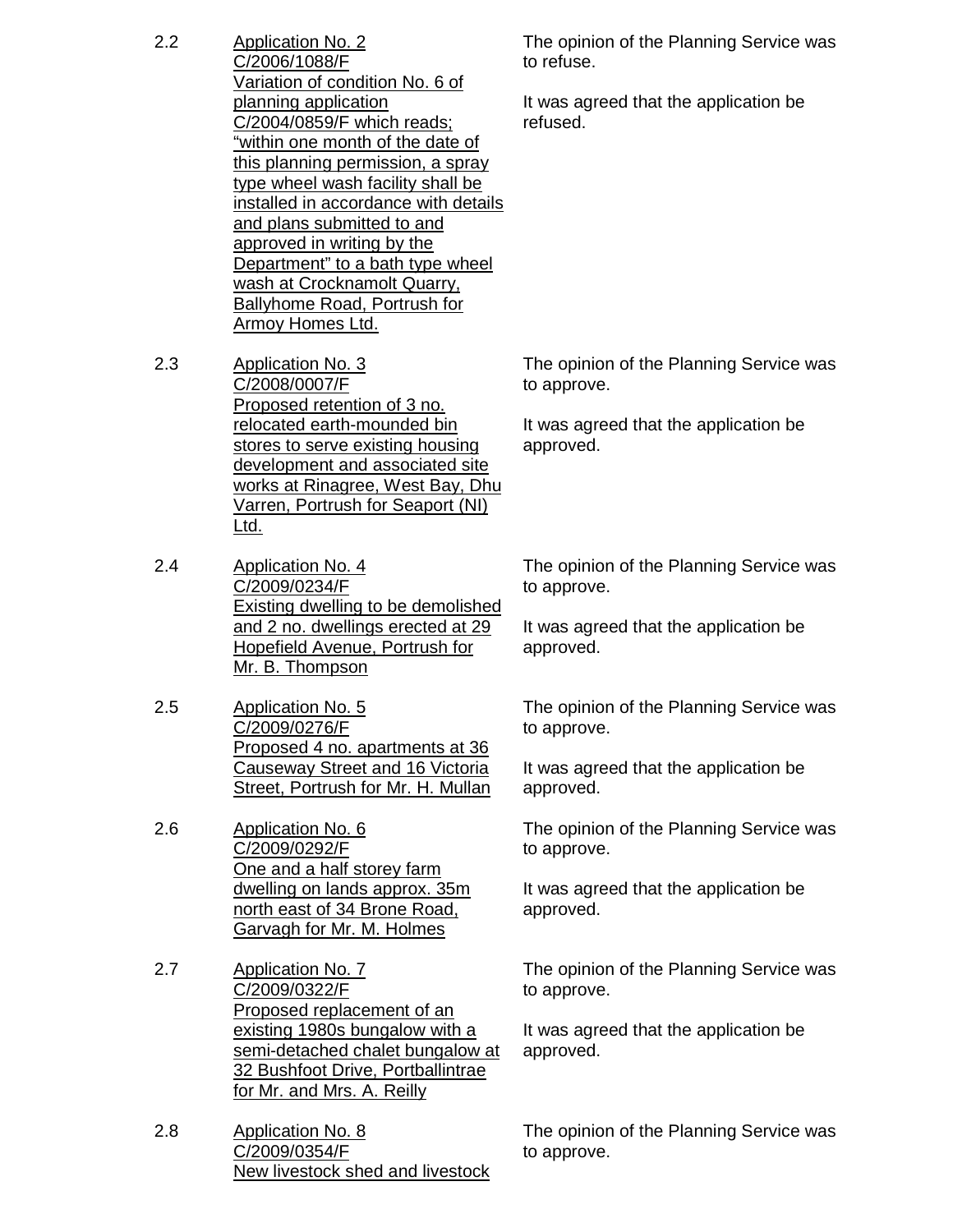handling/farmyard area at Kinnyglass Road, 150m SWW of 106 Kinnyglass Road, Macosquin, Coleraine for Mr. A. McCafferty

- 2.9 Application No. 9 C/2009/0425/F Demolition of existing buildings and erection of 85 bedroom nursing home at 9-12 Lansdowne Crescent, Portrush for Ashmore Developments Ltd.
- 2.10 Application No. 10 C/2009/0506/F Proposed retention of change of use of domestic garage to hobby workshop at 54 Newmills Road, Coleraine for Mr. M. Currid

It was agreed that the application be approved.

The opinion of the Planning Service was to refuse.

It was agreed that the application be removed from the schedule to facilitate reassessment by the Planning Service.

The opinion of the Planning Service was to refuse.

It was proposed by Councillor Bradley, seconded by Councillor McQuillan and agreed:

> That Council support an approval.

The opinion of the Planning Service was to approve. It was agreed that the application be approved.

2.11 Application No. 11 C/2009/0537/F Re-siting and change of house type from that approved under C/2006/0016/F to multi accessibility bungalow and associated access roadway to adoptable standards at Knocktarna Manor (adjacent to 6 Knocktarna Manor), Coleraine for Landbank Homes Ltd.

#### **New Applications**

2.12 Application No. 3 C/2009/0092/F Change of use from vacant retail unit to hot food takeaway (retrospective) at Unit 2, 171-173 Coleraine Road, Portstewart for Larkhill Neighbourhood Centre

The opinion of the Planning Service was to approve.

Consideration was given to letters of objection dated 15 December 2009 and 4 February 2010 from John Offer and Janet Mackle, 175 Coleraine Road, Portstewart and Wesley Marshall, 177 Coleraine Road, Portstewart (previously supplied).

Following discussion it was proposed by Councillor Fitzpatrick and seconded by Councillor McPherson:

> That the application be deferred for one month to facilitate an office meeting on the grounds that all material planning considerations had not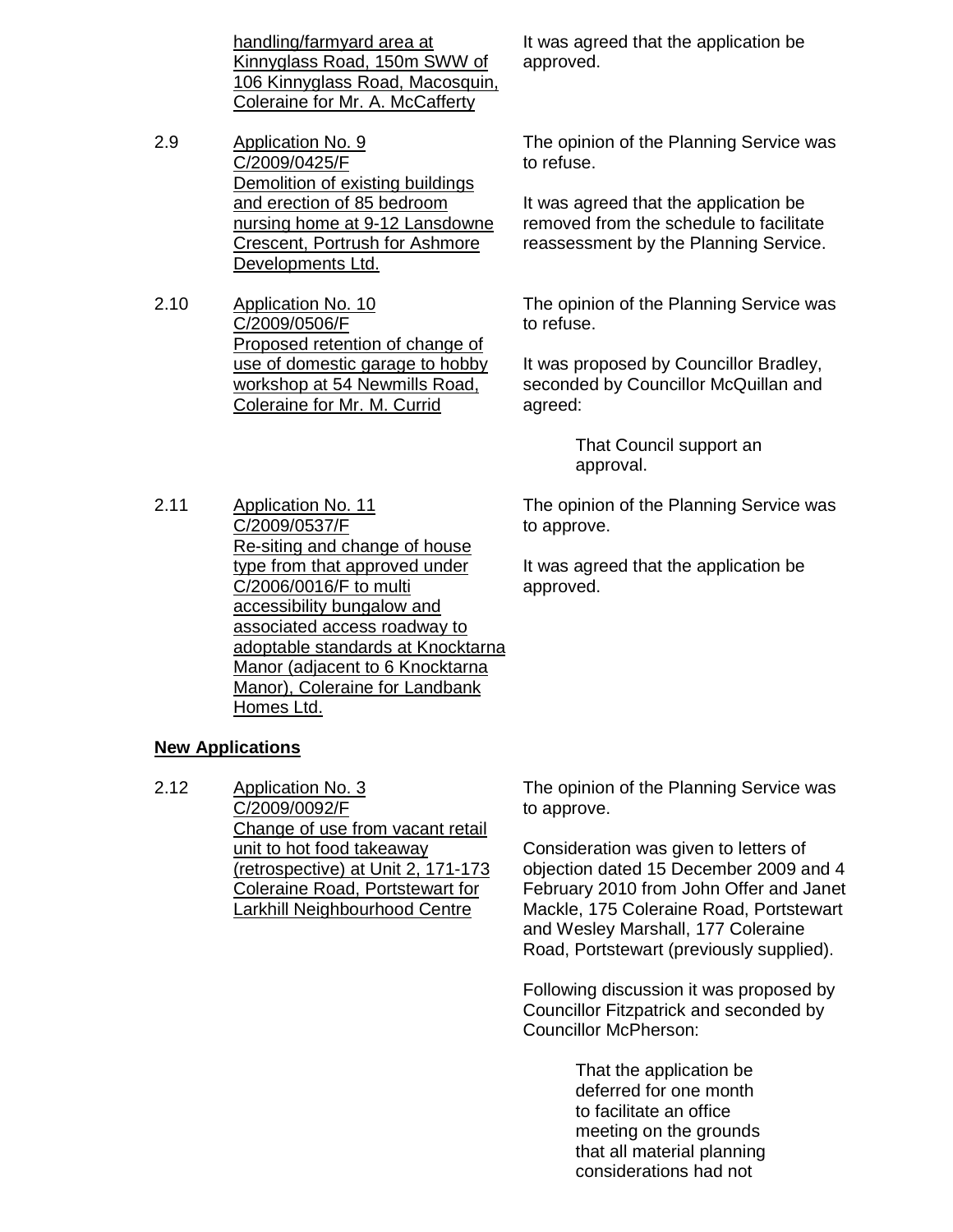On being put to the Meeting the proposal was carried, eleven members voting in favour and five members voting against. 2.13 Application No, 8 C/2009/0582/A Temporary signage/hoarding at 38a Bayhead Road, Portballintrae for Mr. S. Sweeney The opinion of the Planning Service was to refuse. It was noted that this was a retrospective application. Mr. Duffy reported that satisfactory amended plans had been received. It was agreed that the application be approved. 2.14 Application No. 12 C/2009/0611/F Application under Article 28 to remove conditions 2-5 of approval C/2005/1253/F for Tesco Stores Ltd., Beresford Place, Coleraine The opinion of the Planning Service was to refuse. Consideration was given to letter of objection dated 18 November 2009 from Mr. D. Buchanan, Chairman, Sandelford Management Co. (No. 2) Ltd. Reported that amendments had been received. It was agreed that the application be removed from the schedule to facilitate reassessment by the Planning Service. Mr. Duffy noted members' concerns regarding the proposed change in the floor space ratio for food/non-food products. 2.15 Application No. 13 C/2009/0619/F Alteration to site layout approved under C/2006/0159/F to upgrade private road 6 to an adoptable standard including larger turning area, minor amendments to road geometry and site frontage only off Swilly Road, Portstewart for Colum McAuley Builders Ltd. The opinion of the Planning Service was to approve. It was proposed by Alderman Mrs. Hickey, seconded by Councillor Fitzpatrick and agreed: That the application be deferred for one month to facilitate an office meeting on the grounds that all material planning considerations had not been assessed. It was requested that a representative from Roads Service attend.

been assessed.

2.16 Application No. 15 C/2009/0683/F Amendments to design of The opinion of the Planning Service was to refuse.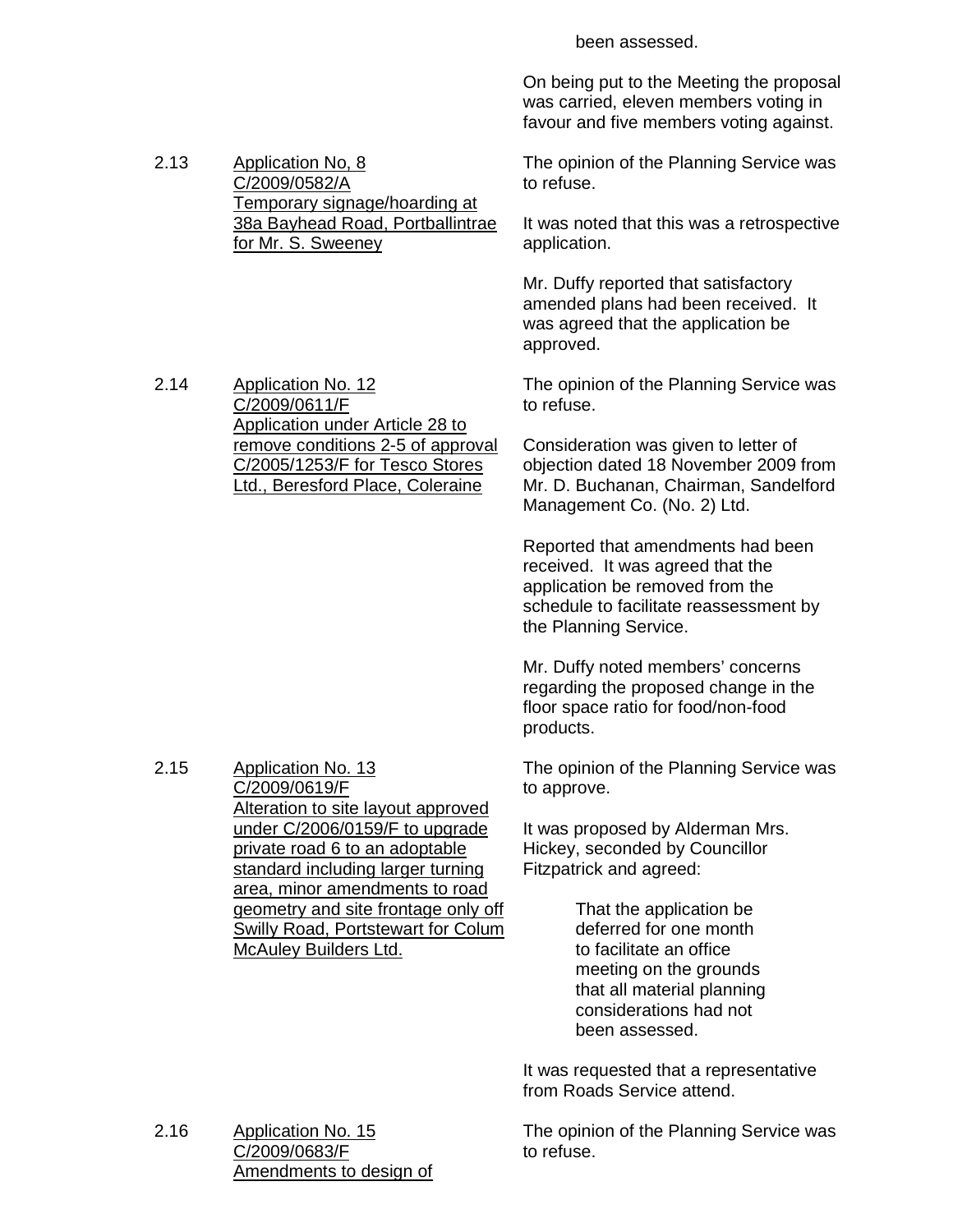|      | approved dwelling 340m south of<br>15 Lisnamuck Road, Aghadowey,<br>Coleriane for Mr. and Mrs. Farley       | It was proposed by Councillor McQuillan,<br>seconded by Alderman McClure and<br>agreed:                                                                                          |
|------|-------------------------------------------------------------------------------------------------------------|----------------------------------------------------------------------------------------------------------------------------------------------------------------------------------|
|      |                                                                                                             | That the application be<br>deferred for one month<br>to facilitate an office<br>meeting on the grounds<br>that all material planning<br>considerations had not<br>been assessed. |
| 2.17 | <b>Application No. 16</b><br>C/2009/0685/O<br>Demolition of existing dwelling and                           | The opinion of the Planning Service was<br>to refuse.                                                                                                                            |
|      | erection of 3 no. townhouses and<br>associated parking at 17 Lissadell<br>Avenue, Portstewart for McDonald  | It was proposed by Councillor Fitzpatrick,<br>seconded by Alderman McClure and<br>agreed:                                                                                        |
|      |                                                                                                             | That the application be<br>deferred for one month<br>to facilitate an office<br>meeting on the grounds<br>that all material planning<br>considerations had not<br>been assessed. |
| 2.18 | <b>Application No. 18</b><br>C/2009/0700/F<br>New access position to dwelling                               | The opinion of the Planning Service was<br>to refuse.                                                                                                                            |
|      | previously approved under<br>C/2007/1094/RM 550m west of<br>120 Edenbane Road, Kilrea for<br>Mr. W. Bradley | It was proposed by Councillor McQuillan,<br>seconded by Councillor Mrs. Church and<br>agreed:                                                                                    |
|      |                                                                                                             | That the application be<br>doforrod for ano month                                                                                                                                |

 deferred for one month to facilitate an office meeting on the grounds that all material planning considerations had not been assessed.

2.19 Application No. 20 C/2009/0727/O New dwelling on a farm 60m north east of 204 Ballycairn Road, Coleraine for Mr. and Mrs. A. McCollum

The opinion of the Planning Service was to refuse.

It was proposed by the Deputy Mayor, seconded by Councillor McPherson and agreed:

> That the application be deferred for one month to facilitate an office meeting on the grounds that all material planning considerations had not been assessed.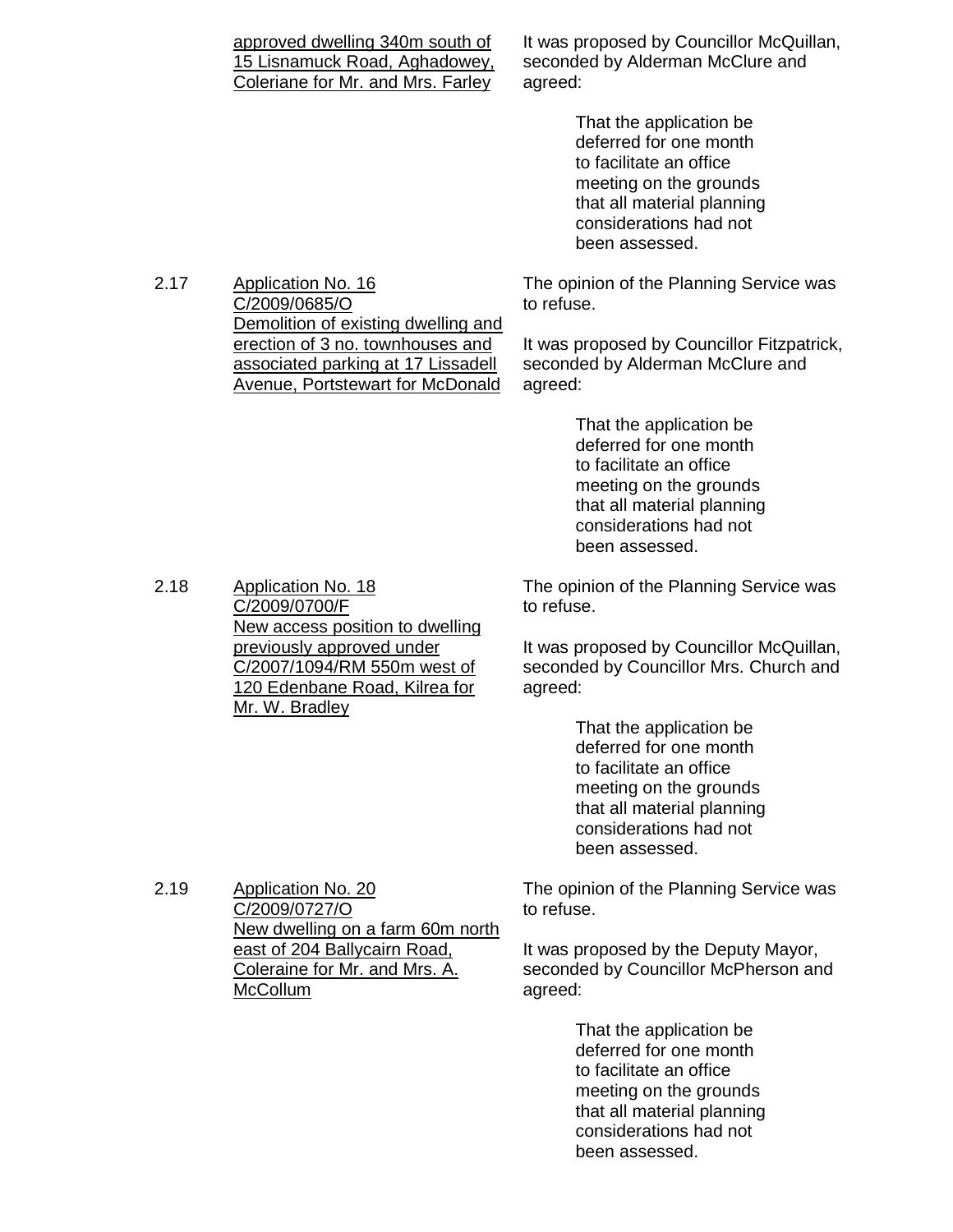| 2.20 | Application No. 23<br>C/2009/0736/F   | The opinion<br>to refuse. |
|------|---------------------------------------|---------------------------|
|      | Proposed extension to dwelling        |                           |
|      | (raising roof of dwelling from single | It was propo              |
|      | to two storey) at 5 Millford Avenue,  | Hickey, sec               |
|      | Portstewart for Mr. and Mrs. S.       | Fitzpatrick a             |
|      | Wilson                                |                           |
|      |                                       | ть^+                      |

of the Planning Service was

osed by Alderman Mrs. onded by Councillor and agreed:

> That the application be deferred for one month to facilitate an office meeting on the grounds that all material planning considerations had not been assessed.

2.21 Application No. 24 C/2009/0743/O Proposed site for dwelling and garage 220m south west of 54 Burrenmore Road, Castlerock for Mr. P. Cunning

2.22 Application No. 25

C/2009/0744/O

Site for farm dwelling and garage 55m west of No.12 Drumbane Road, Garvagh for Mr. D. Rafferty The opinion of the Planning Service was to refuse.

It was proposed by Alderman Creelman, seconded by the Deputy Mayor and agreed:

> That the application be deferred for one month to facilitate an office meeting on the grounds that all material planning considerations had not been assessed.

The opinion of the Planning Service was to refuse.

It was proposed by Councillor Leonard, seconded by Councillor Dallat and agreed:

> That the application be deferred for one month to facilitate an office meeting on the grounds that all material planning considerations had not been assessed.

| 2.23 | Application No. 27                   | The opinion of the Planning Service was                                                                                                                                                                                                                                                                                                                                                                                                                                                   |
|------|--------------------------------------|-------------------------------------------------------------------------------------------------------------------------------------------------------------------------------------------------------------------------------------------------------------------------------------------------------------------------------------------------------------------------------------------------------------------------------------------------------------------------------------------|
|      | C/2009/0755/F                        | to refuse.                                                                                                                                                                                                                                                                                                                                                                                                                                                                                |
|      | Retrospective planning for change    |                                                                                                                                                                                                                                                                                                                                                                                                                                                                                           |
|      | of use of building from carpet sales | It was proposed by Councillor Mrs.                                                                                                                                                                                                                                                                                                                                                                                                                                                        |
|      | to garage for maintenance of         | Church, seconded by Councillor Dallat                                                                                                                                                                                                                                                                                                                                                                                                                                                     |
|      | cars/vehicles at 14 Portstewart      | and agreed:                                                                                                                                                                                                                                                                                                                                                                                                                                                                               |
|      | Road, Coleraine for                  |                                                                                                                                                                                                                                                                                                                                                                                                                                                                                           |
|      | Mr. R. Alaviveh                      | That the application be                                                                                                                                                                                                                                                                                                                                                                                                                                                                   |
|      |                                      | $\blacksquare$ . $\blacksquare$ . $\blacksquare$ . $\blacksquare$ . $\blacksquare$ . $\blacksquare$ . $\blacksquare$ . $\blacksquare$ . $\blacksquare$ . $\blacksquare$ . $\blacksquare$ . $\blacksquare$ . $\blacksquare$ . $\blacksquare$ . $\blacksquare$ . $\blacksquare$ . $\blacksquare$ . $\blacksquare$ . $\blacksquare$ . $\blacksquare$ . $\blacksquare$ . $\blacksquare$ . $\blacksquare$ . $\blacksquare$ . $\blacksquare$ . $\blacksquare$ . $\blacksquare$ . $\blacksquare$ |

 deferred for one month to facilitate an office meeting on the grounds that all material planning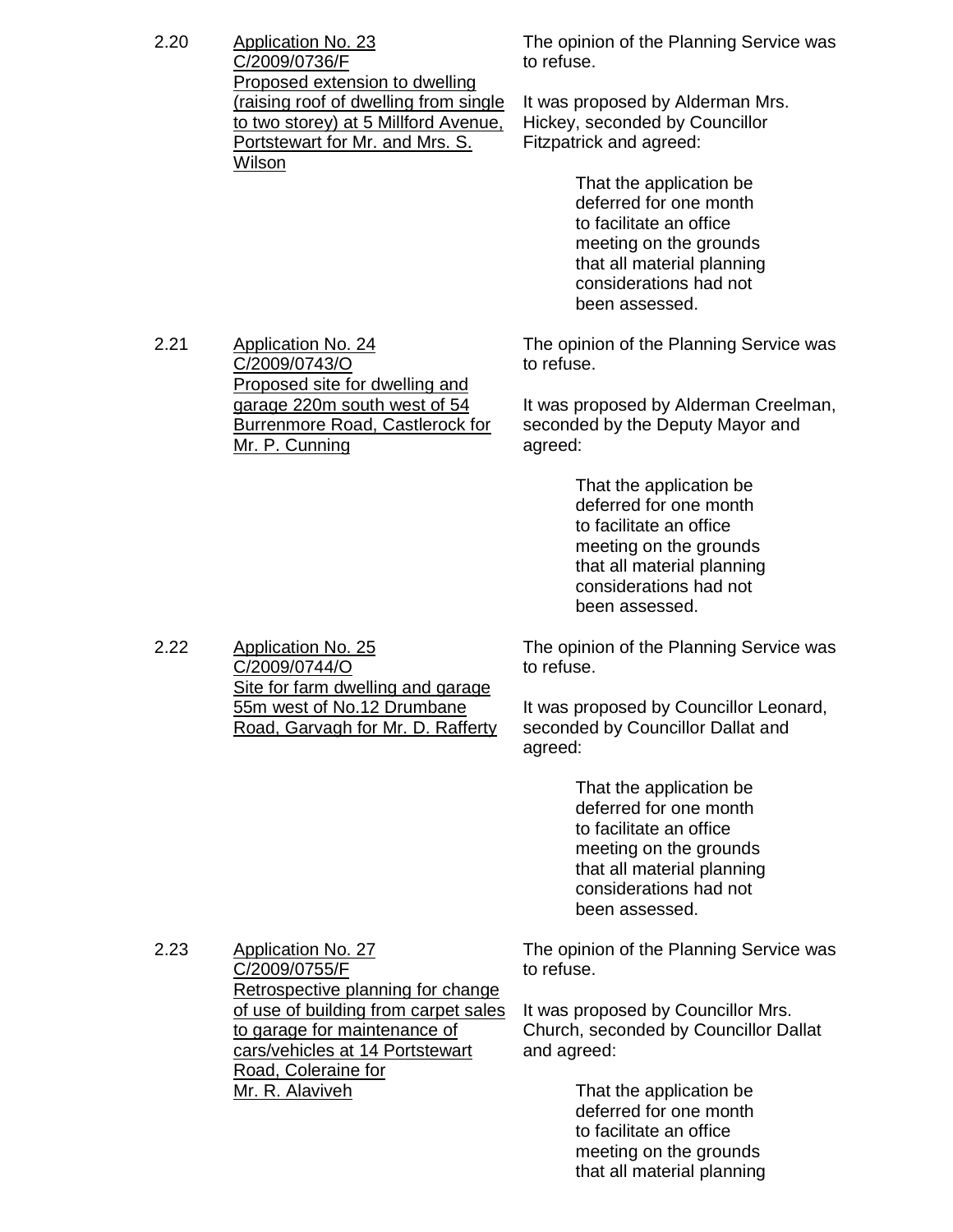considerations had not been assessed.

2.24 Application No. 31 C/2009/0773/F Proposed demolition of existing guest house to provide 6 no. 2 bed apartments and 1 no. 1 bed apartment at 50 Eglinton Street, Portrush for Halliday Homes Ltd. The opinion of the Planning Service was to refuse. It was proposed by Councillor Dallat, seconded by Alderman Mrs Hickey and agreed: That the application be deferred for one month to facilitate an office meeting on the grounds that all material planning considerations had not been assessed. 2.25 Application No. 32 C/2009/0776/F **Erection of dwelling and garage on** a farm adjacent to 57 Newmills Road, Coleraine for Mr. E. Irwin The opinion of the Planning Service was to refuse. It was proposed by Councillor Dallat, seconded by Councillor McPherson and agreed: That the application be deferred for one month to facilitate an office meeting on the grounds that all material planning considerations had not been assessed. 2.26 Application No. 39 C/2009/0817/O Proposed agricultural farm building for agricultural purposes 250m west of Aghadowey Presbyterian Church, Ardreagh Road, Aghadowey for Mr. J. Gaston The opinion of the Planning Service was to refuse. Consideration was given to letter of objection dated 11 January 2010 from Mr. and Mrs. W. Montgomery, 75 Lisnamuck Road, Aghadowey, Coleraine (circulated to each member). It was proposed by Councillor Bradley and seconded by Councillor McQuillan: That Council support the refusal. As an amendment it was proposed by Alderman Mrs. Black and seconded by Alderman McClarty: That the application be deferred for one month to facilitate an office meeting on the grounds that all material planning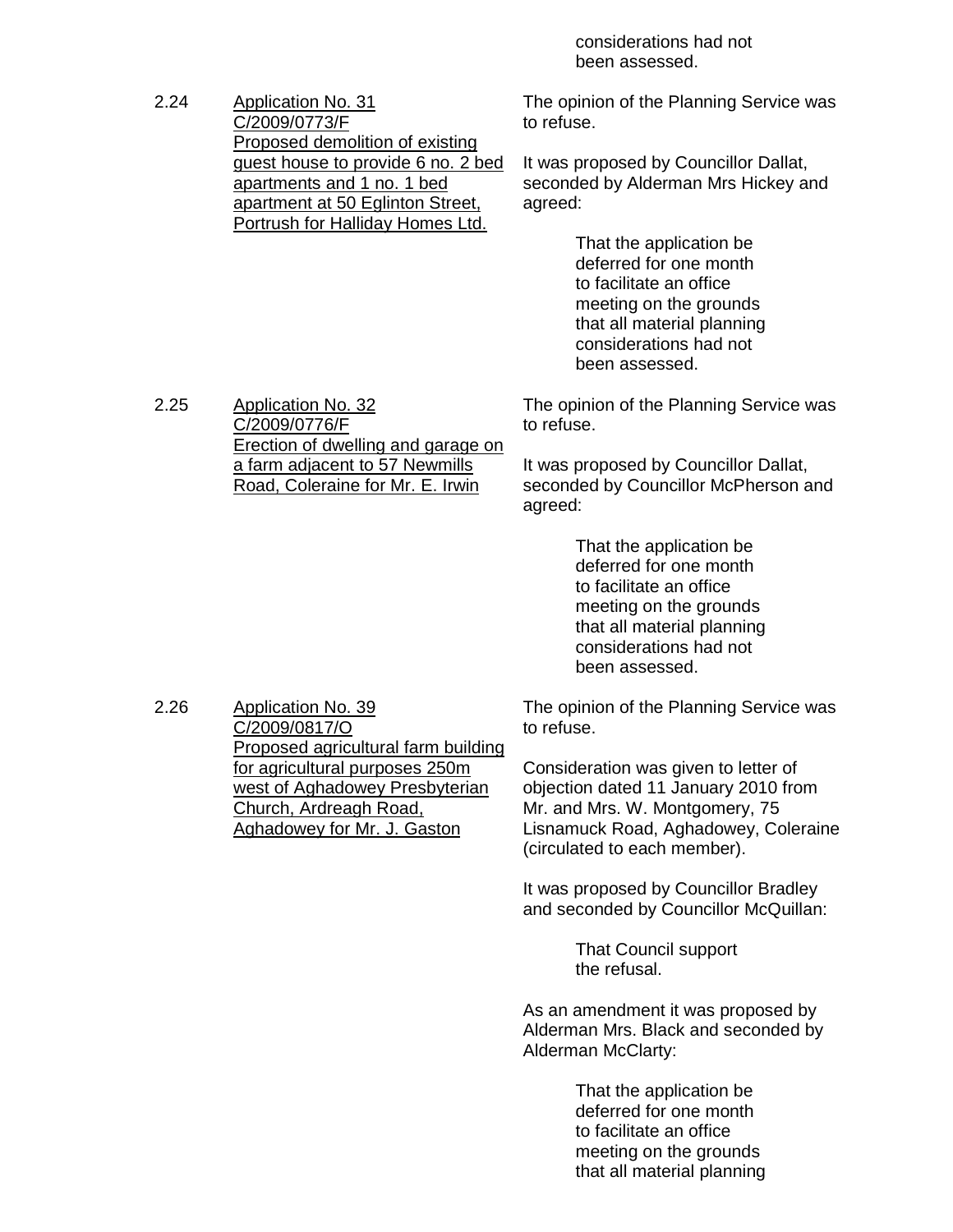considerations had not been assessed.

On being put to the Meeting the amendment was carried, thirteen members voting in favour and four members voting against.

#### **3.0 OFFICE MEETINGS**

It was noted that the office meetings would be held on Friday 5 March 2010.

#### **4.0 PLANNING ISSUE RAISED BY MEMBER**

#### **4.1 Applications Pending**

 Following a query, regarding older applications, Mr. Duffy agreed to provide a list of live applications for members' information.

#### **5.0 PLANNING APPEALS INFORMATION**

 Consideration was given to the Planning Appeals Report detailing the following (previously supplied):

#### **5.1 Appeal against Enforcement Notice:**

 **Alleged unauthorised erection of a log cabin/dwelling and associated hardstanding and lane on land 40m north east of 12 Movanagher Road, Kilrea for Ms. Belinda Quigg**

 The Planning Appeals Commission had received an appeal against the above Enforcement Notice and was required to take account of any representations received from Council thereon (copy letter dated 11 January 2010 previously supplied).

Following discussion it was agreed:

That Council support an approval.

#### **5.2 Appeal against Enforcement Notices: Alleged unauthorised access and lane on land at 89A Mettican Road, Garvagh for Mr. Norman McFarlane Alleged unauthorised use of land for a vehicular access, laneway and garden, making a material change in the use of the said lands on land at 89A Mettican Road, Garvagh for Mr. Norman McFarlane**

 The above appeals would be heard by Informal Hearing procedure on 1 April 2010 at 11.00 am. Noted.

#### **6.0 PROPOSED 6 TURBINE DEVELOPMENT AT 920M NNW OF 33 CRAIGMORE ROAD, BLACKHILL, COLERAINE**

 Consideration was given to letter dated 26 January 2010 from TCI Renewables Ltd. informing members about the above proposal and seeking comments (previously supplied).

 Members noted that an extensive Environmental Impact Assessment of the project was currently being prepared and that a formal planning application would be submitted. It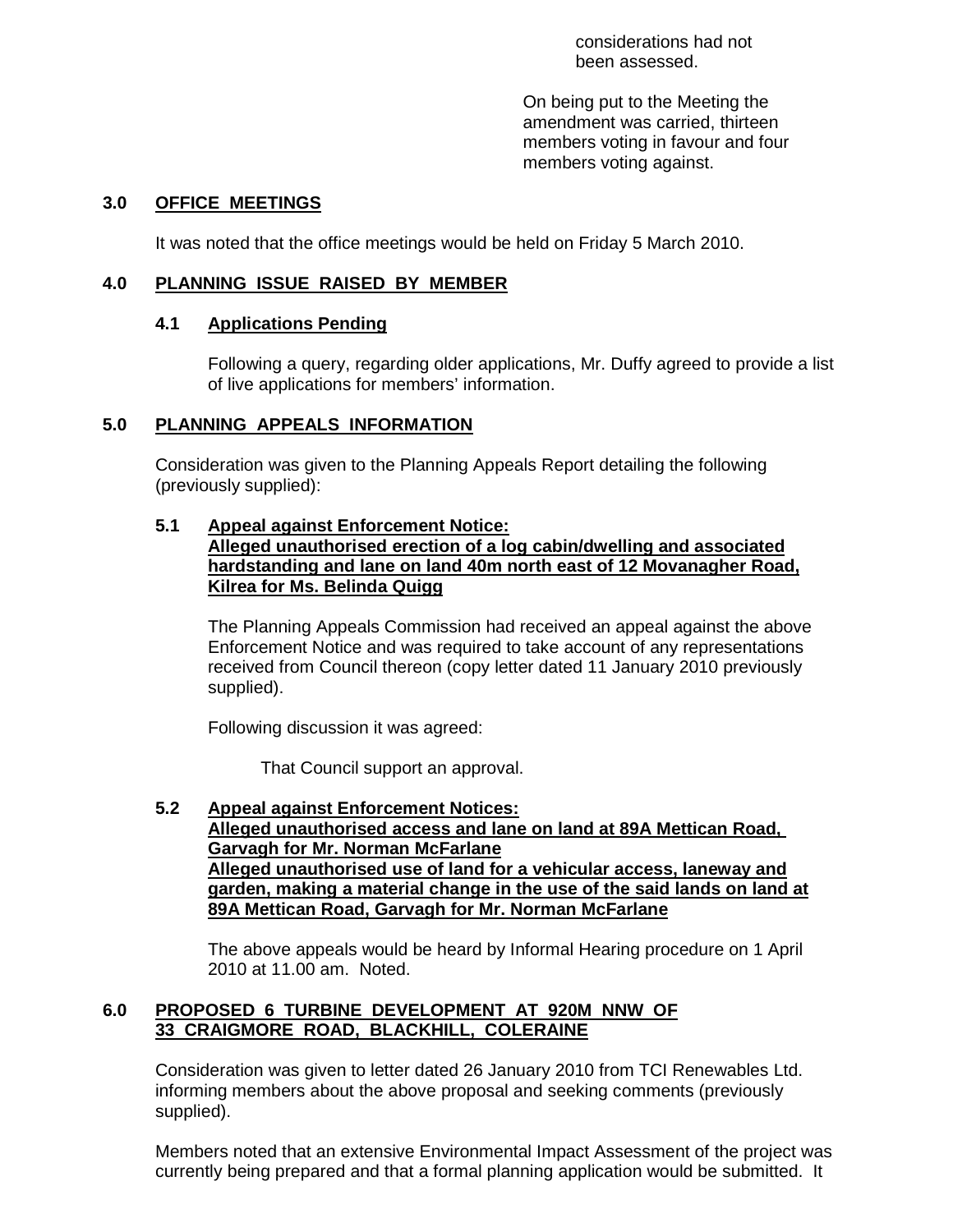was agreed that comments be reserved on the proposal pending the completion of the EIA and the formal planning consultation exercise.

#### **7.0 CONCRETE BATCHING PLANT AT 45 CRAIGAHULLIAR ROAD, PORTRUSH**

 Consideration was given to letter dated 25 January 2010 from Planning Service Headquarters regarding the above application (previously supplied).

 It was noted that Planning Service would undertake additional consultations as part of the re-consideration of the application.

 Following discussion it was agreed that an office meeting be facilitated, as suggested by Fleming Mounstephen, prior to re-consideration of the application.

 Mr. Duffy would clarify with Planning Service Headquarters and facilitate an office meeting.

#### **8.0 OFFICE BUILDING WITH ASSOCIATED MULTI-STOREY CAR PARK (PHASE 1) AT 2 GATESIDE ROAD, COLERAINE**

 Consideration was given to letter dated 15 January 2010 from the Sub Divisional Planning Office (previously supplied).

 It was noted that the outstanding Roads Service issues had now been satisfactorily resolved and the Department was now in a position to issue the decision as an approval.

# **9.0 MEETING WITH MINISTER FOR THE ENVIRONMENT**

The Administrative Officer referred to the meeting which had taken place with the Minister for the Environment on 2 February 2010 regarding housing within urban areas (Summary Briefing Note prepared by Fleming Mounstephen previously supplied). Following on from this meeting a draft letter to the Minister, regarding planning application C/2009/0159/F (Ballycairn Road, Coleraine), was tabled for agreement.

It was agreed that this letter be forwarded to the Minister for the Environment.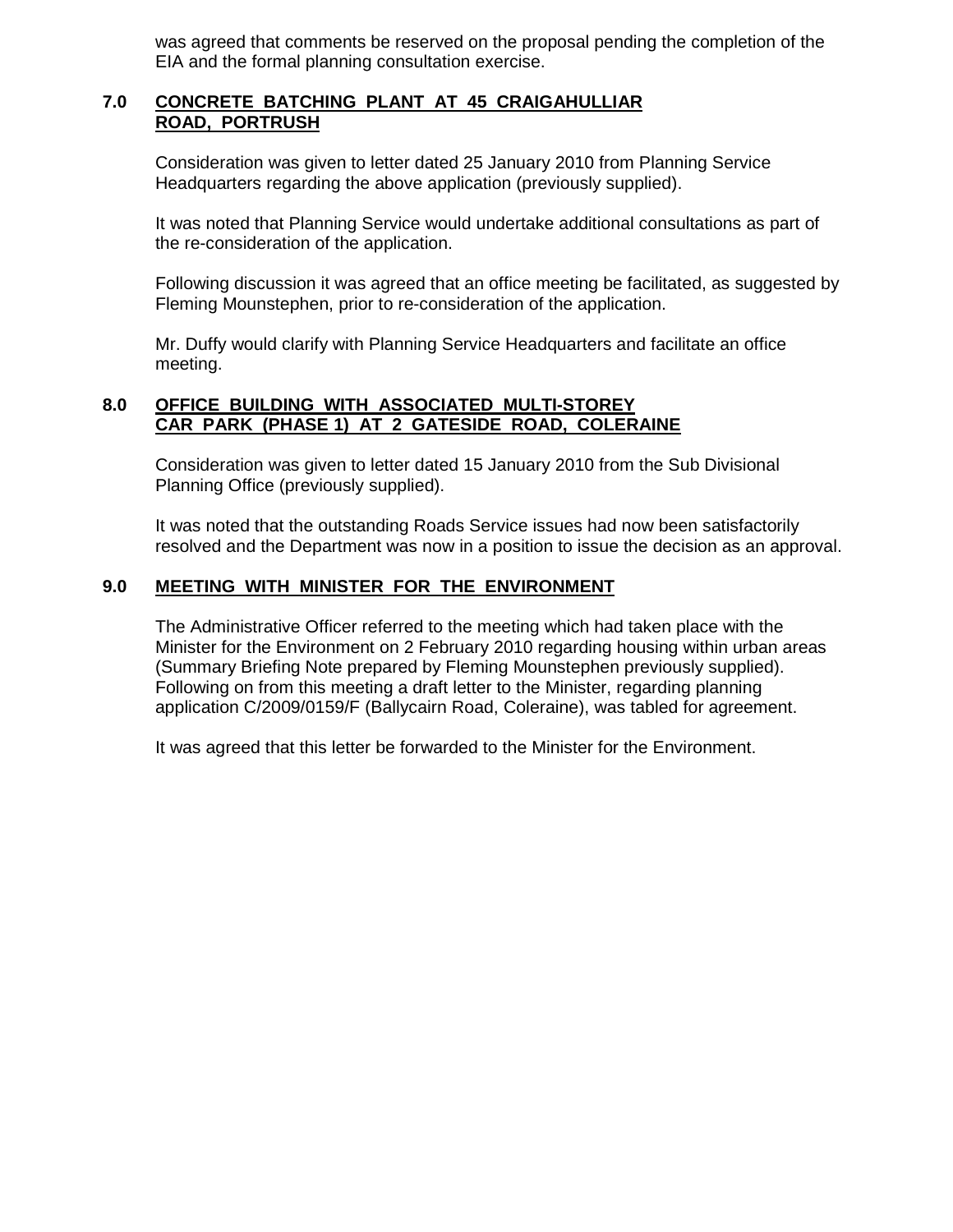#### **POLICY AND DEVELOPMENT COMMITTEE**

# **16th February, 2010.**

| <b>Present:</b>                   | Councillor D. D. Barbour, in the Chair                                                                                                                                                                                                                          |                                                                                                              |  |
|-----------------------------------|-----------------------------------------------------------------------------------------------------------------------------------------------------------------------------------------------------------------------------------------------------------------|--------------------------------------------------------------------------------------------------------------|--|
|                                   | The Mayor, Councillor S. Gilkinson                                                                                                                                                                                                                              |                                                                                                              |  |
|                                   | The Deputy Mayor, Councillor W. A. King<br><b>Aldermen</b>                                                                                                                                                                                                      |                                                                                                              |  |
|                                   |                                                                                                                                                                                                                                                                 |                                                                                                              |  |
|                                   | E. T. Black (Mrs.)<br>W. T. Creelman                                                                                                                                                                                                                            | M. T. Hickey (Mrs.)<br>W. J. McClure                                                                         |  |
|                                   | <b>Councillors</b>                                                                                                                                                                                                                                              |                                                                                                              |  |
|                                   | C. S. Alexander (Ms.)<br>(Items $1.0 - 7.1.1$ )<br>O. M. Church (Mrs.)<br>A. S. Cole<br>(Items $1.0 - 7.2.1$ ) (Items $1.0 - 7.2.1$ )<br>T. J. Deans<br>E. P. Fielding (Mrs.)                                                                                   | <b>B.</b> Fitzpatrick<br>D. Harding<br>G. McLaughlin<br><b>B.</b> Leonard<br>J. J. Dallat<br>R. A. McPherson |  |
| Officers in<br><b>Attendance:</b> | Town Clerk and Chief Executive, Director of Corporate Services,<br>Acting Director of Leisure Services, Head of Development<br>Services, Head of Performance Policy and Governance,<br>Services Manager, Administrative Officer and Administrative<br>Assistant |                                                                                                              |  |
| <b>Apologies:</b>                 | Alderman McClarty and Councillor Hillis                                                                                                                                                                                                                         |                                                                                                              |  |

#### **1.0 DEVELOPMENT SERVICES' REPORT**

The Report of the Head of Development Services was considered (previously supplied).

Matters arising:

#### **1.1 Community Support Plan – Action Plan 2010-11**

Consideration was given to information on this topic, as contained in the report.

In response to a member's questions regarding the source of funding for the Twelfth Festival, the Acting Director of Leisure Services confirmed that he would recommend an application be made to the Community Festivals Programme. In the event that this was not approved, a funding request could be brought back to Council. Members noted that other sources of funding were also being looked at for this event.

During the ensuing discussion, Members' comments were noted by the Head of Development Services.

#### **Recommended:**

That Council approves the Community Support Plan for the period 2010-2011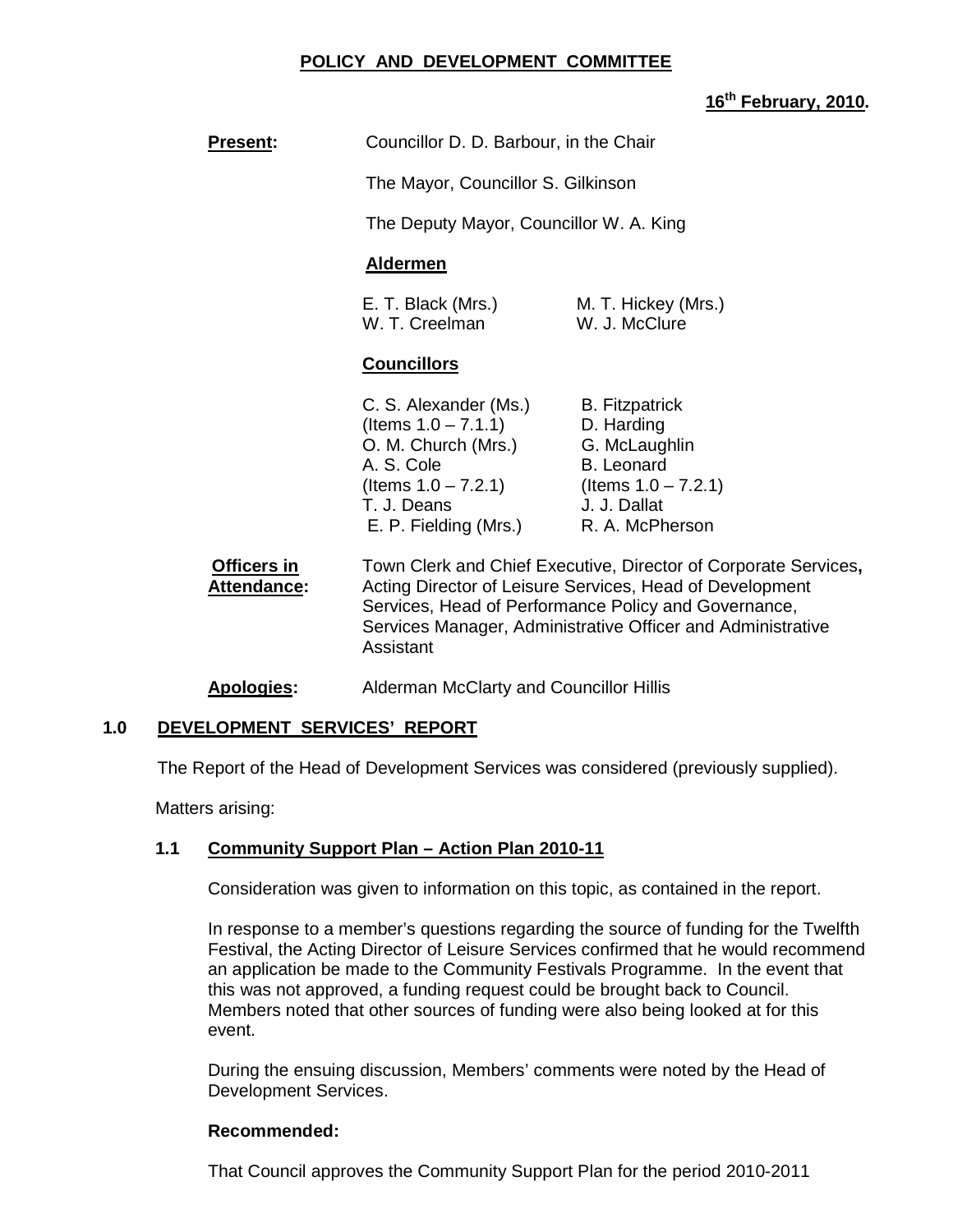subject to possible slight amendments to budgets.

# **1.2 Coleraine District Policing Partnership (DPP) Report**

Four Members were sought to participate in a panel for the recruitment of an Independent Member of Coleraine DPP, as detailed in the report.

# **Recommended:**

That the DPP Chairman be appointed to the recruitment panel along with Aldermen Mrs. Black, Mrs. Hickey and McClure.

In response to Members' comments regarding conflict of dates for recruitment panel meetings, the Head of Development Services would contact Northern Ireland Policing Board on the possibility of changing these and advise the panellists. The Head of Performance Policy and Governance would, meanwhile, investigate whether conflicting meetings could be rearranged to more suitable dates.

# **1.3 For Information**

Members noted information on the following topics, as contained in the report:

- Provisional Regeneration Exhibition dates.
- Invest NI Event in partnership with Coleraine Borough Council the Head of Development Services would bring an update on Invest NI events in the Borough to a future meeting.

# **2.0 CORPORATE SERVICES' REPORT**

The Report of the Director of Corporate Services was considered (previously supplied).

Matters arising:

# **2.1 Requests for Donations**

Consideration was given to requests for funding, as contained in the report.

# **Recommended:**

On the proposal of the Mayor and seconded by Councillor Deans, that Council makes the following contributions for the financial year 2009/10:

- (i) William Keown Trust £350.
- (ii) Royal National Lifeboat Institution £500.
- (iii) Northern Ireland Hospice Coleraine Support Group £5,000.

# **2.2 For Information**

Members noted information on the following topics, as contained in the report.

- Budgetary Report at 31<sup>st</sup> December, 2009.
- Review of Non-Domestic Vacant Rating and Exclusion of Companies in Administration.
- Accounts for January 2010.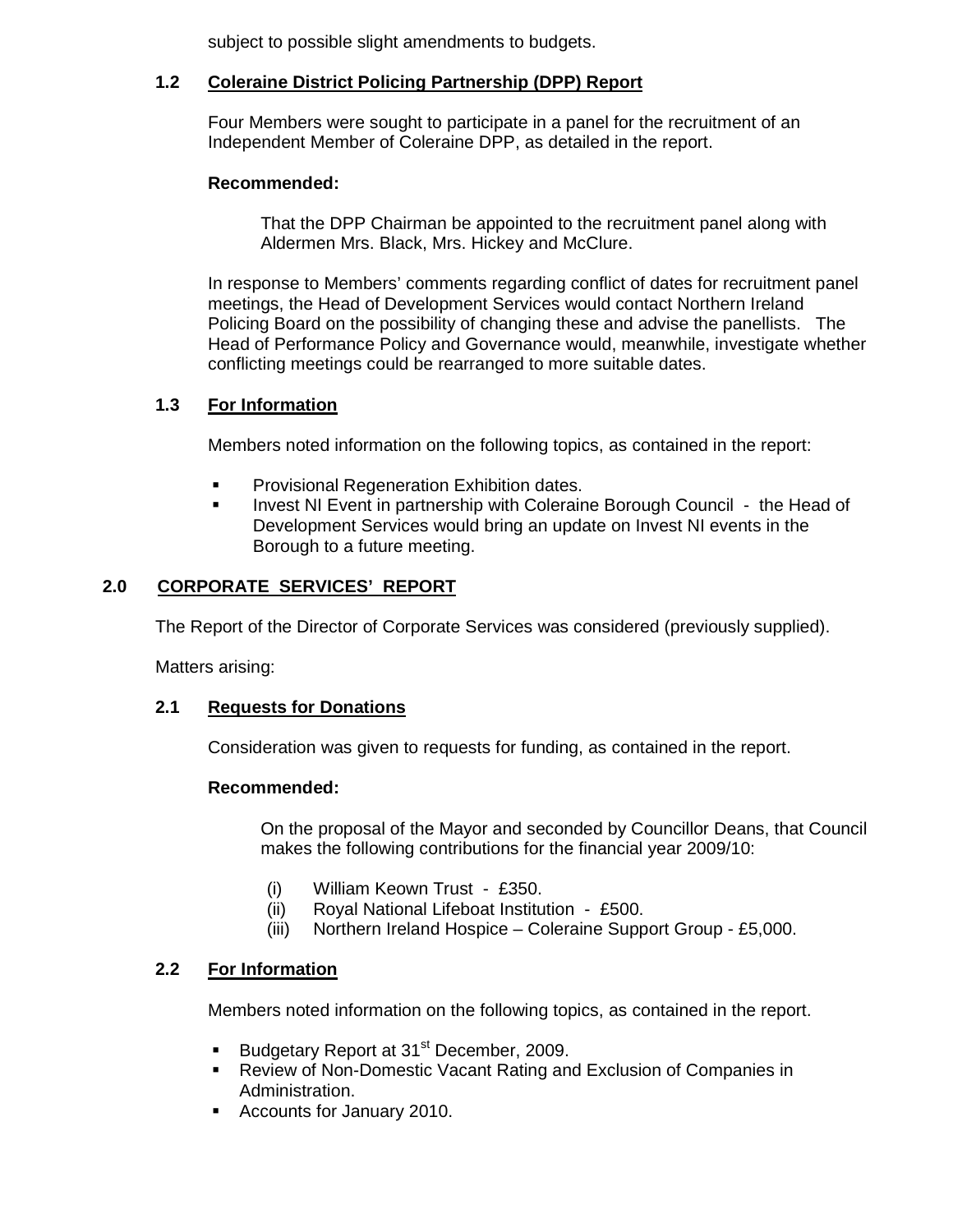# **2.3 Appointment**

The following appointment had been made in accordance with the Local Government Staff Commission's Code of Procedures on Recruitment and Selection.

Chief Executive's Department

Caretaker Attendant: Philip Cardy

#### **3.0 TECHNICAL SERVICES' REPORT**

It was agreed that this item be held 'In Committee' at the end of the meeting.

# **4.0 ADMINISTRATIVE SERVICES**

#### **4.1 Forecast of Key Council Events March - April 2010**

Members noted information on key Council events and activities, as contained in the report (previously supplied).

#### **4.2 Land & Property**

It was noted that this item would be held 'In Committee' at the end of the meeting.

#### **5.0 REVIEW OF PUBLIC ADMINISTRATION**

The Town Clerk and Chief Executive advised that no formal updates had been provided on RPA; official guidance was that a May 2011 implementation date was being worked towards.

No movement had taken place on the boundaries issue as yet.

#### **6.0 NILGA**

#### **6.1 Update from Full Members' Meeting**

Read letter dated 4<sup>th</sup> February, 2010 from Councillor John Mathews in relation to:

- Facilitating voluntary collaboration as an alternative to a Business Services Organisation (BSO)
- Funding the RPA Process.

The contents were noted.

#### **6.2 Consultation event for the High Hedges Legislation**

A half-day seminar on this issue would be held in the Burnavon Centre, Cookstown on 23<sup>rd</sup> February, 2010.

It was noted that Council's comments on this consultation had already been provided to NILGA.